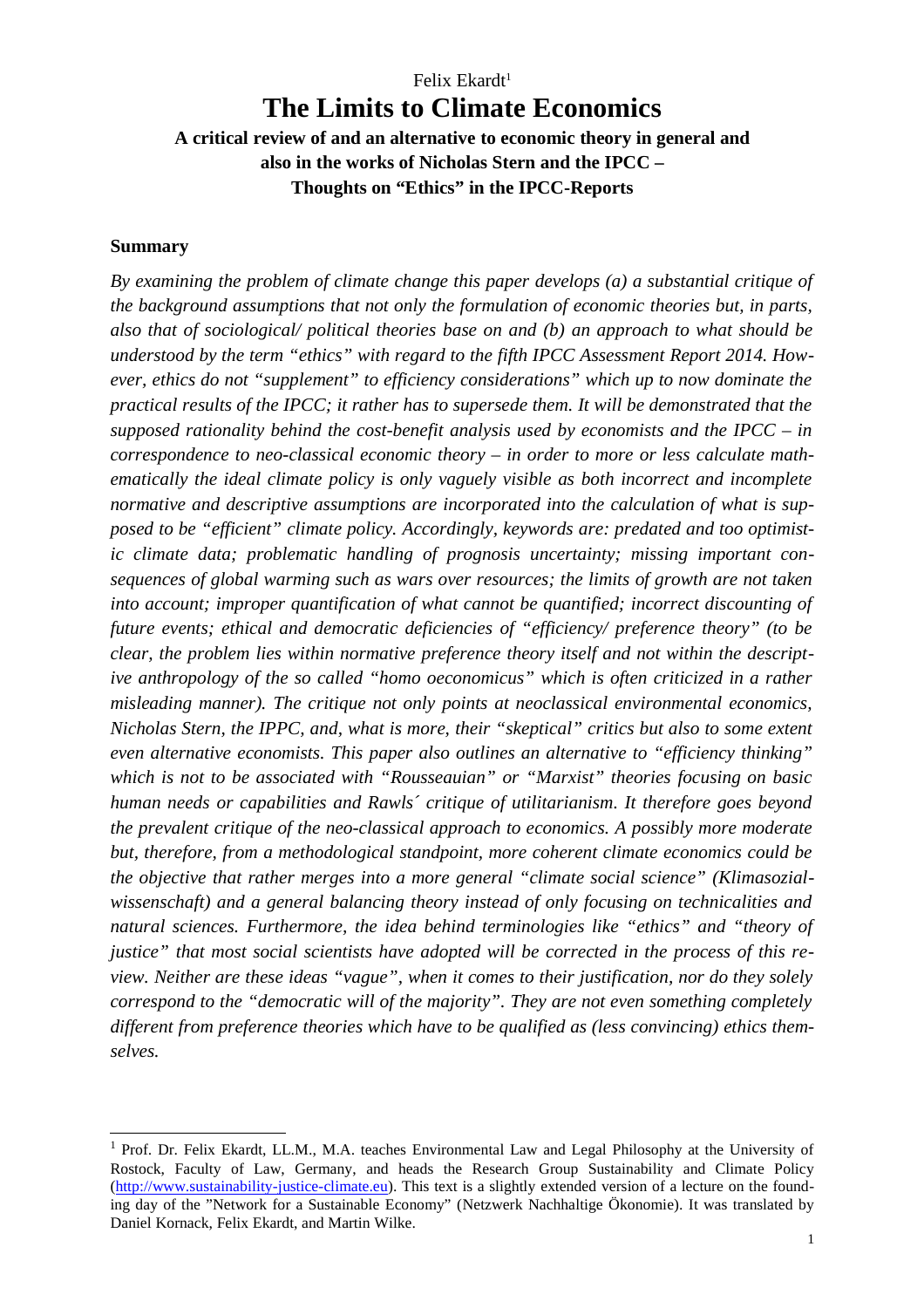### **1. Introduction and problem specification**

Science is the methodical and rational search for truth and/ or justice – in the end, for its own sake. In case "facts" are to be found objectively we are talking about "truth" and in case "norms" are to be justified objectively we are contemplating "justice". Climate (natural) science deals with facts, climate social sciences deals with facts and norms. As a part of climate social sciences, Climate economics have played a more and more prominent role within the debate about both "facts" and "norms" that the appropriate climate policy should be based on. Especially the economical ideas of Nicholas Stern and IPCC have been very important and helpful for the climate debate during the last years. Even though there is more than one scientific approach to climate economics, all of them, at least if they can be assigned to the neoclassical approach to economics, are subject to more or less substantial and often simply overlooked criticism. <sup>2</sup> This critique will be presented here in order to establish comprehensive climate social sciences with a much broader view on the problem at hand that is not constricted by economics.<sup>3</sup>

The subject of climate economics is the calculation of optimal climate policy paths; this is also underlying the economic parts of the IPCC reports, where economists are so far the only representatives of climate social science. Hereto, the looming damages of climate change and general advantages and disadvantages of climate policy steps, (for the most part) translated into monetary values, are set in a relationship. Looming damages of climate damage, climate policy costs and climate policy benefits (translated into monetary values) are thus generally netted in economics to come to an optimal path of climate protection.<sup>4</sup> The underlying principle is the idea of efficiency. This traditional welfare economic cost-benefit method, however, has a fundamental problem. "Exact data" in climate economics and in the IPCC may be convenient for many politicians and media representatives, and especially appear to be so. Seemingly "exact data", however, disguise concealed facts and assumptions about climate facts and normative goals. If these assumptions are wrong or questionable, the figures are worthless and ultimately a dishonored suggestion of objectivity. Even if "exact data" scientifically - and even more politically and for reasons of media coverage – may appear seemingly attractive<sup>5</sup>, we shall see below that the economic approach is a disguised theory of justice, namely, the dominant theory of the climate debate. Unfortunately, the theory proves untenable in important parts. Along the way this paper, thus, criticizes the restriction of the term "science", which is commonly reduced among natural scientists and economists to (a) descriptive statements and especially (b) quantifiable information.

### **2. Realistic climate data, economic damages and uncertainties?**

First, we have to recapitulate the factual elements of the climate problem briefly. This is also necessary because already there the dominant climate economics approaches are sometimes problematic, which has consequences for justice issues, inter alia because the looming damages might be underestimated. Climate change is likely to challenge mankind with unprecedented problems. At its core concern climate protection is rather simple despite the scientific

<sup>&</sup>lt;sup>2</sup> An alternative model to the neo-classical approach to economics would be ecological economics; see Daly 1996; Rogall 2009, p. 157 et seq. However, some of the following critique is also valid for such an alternative concept.

<sup>&</sup>lt;sup>3</sup> What is meant here is the underlying economics of climate protection and not economy as such.

<sup>4</sup> See, e.g., Lüdemann/ Magen 2008, p. 5; Posner 1986, p. 85 et seq.; Nordhaus, 2008, p. 5.

<sup>&</sup>lt;sup>5</sup> Critical (however, only with regards to factual uncertainties) also Stehr/von Storch 2008, p. 19 et seq.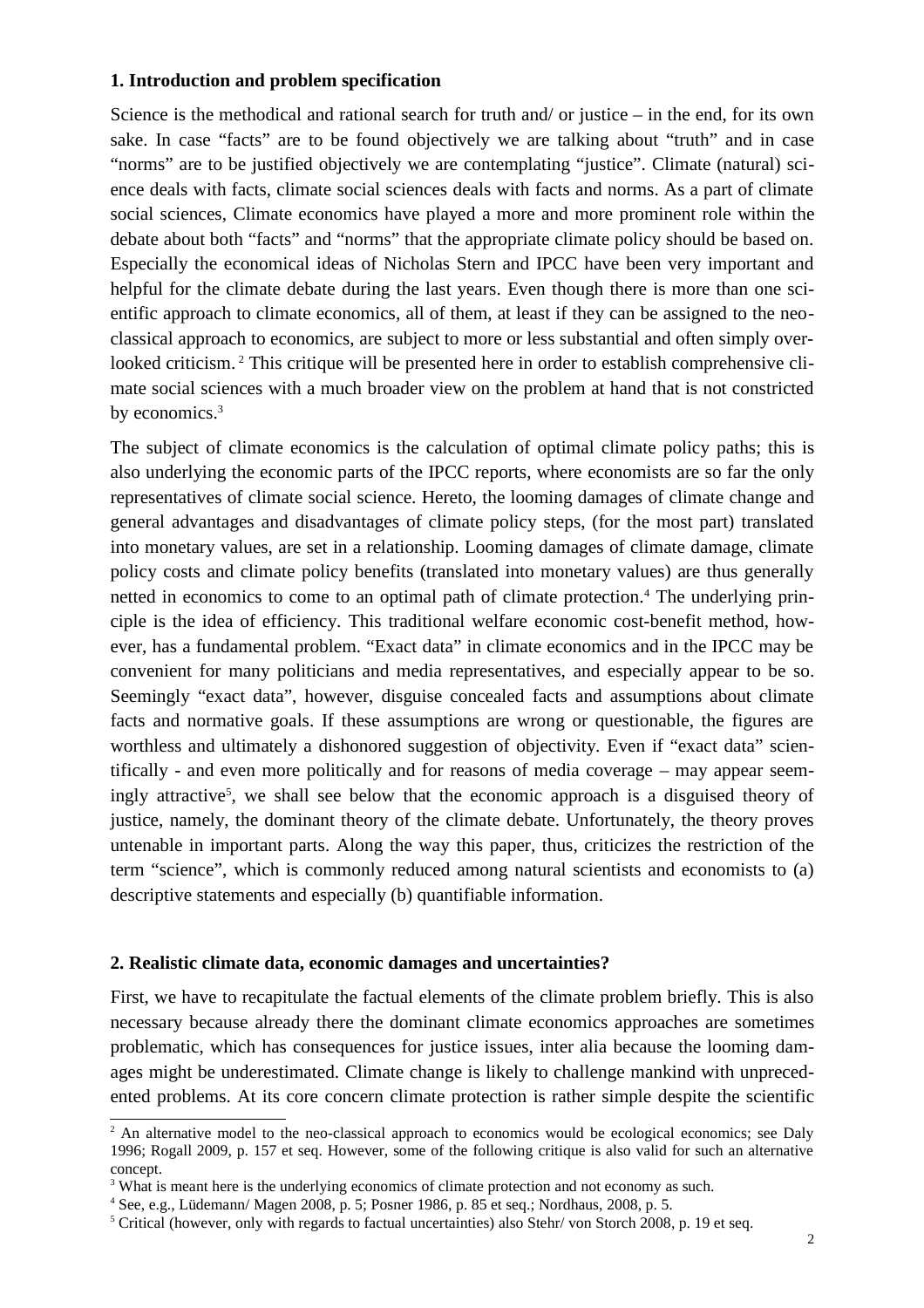complexity of climate change<sup>6</sup>: the simple issue it to emit far fewer greenhouse gases, i.e. (mainly) to consume a lot less oil, coal and gas. This requires strict greenhouse gas reduction targets, more energy efficiency, more renewable energy, which theoretically are largely free of GHG emissions, but perhaps also a certain amount of sufficiency. Thus a model of civilization is at stake, which especially in the West in the last 200 years, is largely funded on a high consumption of fossil fuels. In that model fossil fuels are omnipresent. Not just in gasoline and electricity, even in heat, in fertilizers, in almost every product, in plastics, transportation of goods. High meat consumption, car trips and regular long distance holidays, overheated homes, consumer electronics, etc. therefore become part of the climate change discussion.

By the year 2100, assuming unchanged development, global warming is forecast to range between 3 and 6 degrees, possibly even more, especially if the emerging economies like China and India are increasingly successful in adopting the Western lifestyle. Without a much more rigorous climate protection the world is threatened with economic damages and dangers for global peace as well as loss of life to a great extent. At the heart lies a flagrant global and intergenerational conflict<sup>7</sup>: Despite the in Europe and Germany often claimed role as a "climate leader", data until 2005 shows that a German still emitted about three times the greenhouse gas amount of a Chinese and about twenty times of an African<sup>8</sup>, while southern countries will be affected relatively more from climate change.<sup>9</sup> The same applies to future generations: they are the victims of climate change without having caused it. Total global emissions since 1990 have increased by 40 %. Even in Western countries, emissions mainly (only) remained constant, and even this is almost exclusively "crabwise" by accounting the industry collapse of Eastern Europe in 1990 and the (unintended) relocation of production to emerging countries as "domestic climate policy".

One often hears in political and scientific debates that global warming needs to be limited to no more than 2 degrees. Therefore it was necessary to emit 60-80 % less GHG in developed countries and 40-50 % less worldwide by 2050 compared to 1990. However, the global climatological research, regularly consolidated in the IPCC, demands far more radical reductions to be able to avoid the possible catastrophic consequences with some certainty. The IPCC states in its 2007 report, a 50-85 % reduction of worldwide (!) greenhouse gas emissions from 2000 to 2050 was necessary if one wants to accept no more than 2-2.4 (!) degrees global warming. It calls this (because of the feedback effects not covered) as probably still too cautious.<sup>10</sup> With a world population growing from 6.6 billion today to about 9 billion this IPCC figure would require a reduction of per capita  $CO<sub>2</sub>$  emissions from 4.6 tons per year (excluding deforestation) - in Germany, about 11 tons - to about  $0.5$ -1 tons.<sup>11</sup> For industrialised countries, this would result in well over 90 % emission reductions by 2050. This (1) does not even take into account feedback effects, and (2) 2-2.4 degrees global warming may already imply substantial threats. In addition (3) recent research related to the IPCC shows, that the 2007 IPCC fore-

<sup>6</sup> This formulation goes back to Hänggi 2008, p. 7.

<sup>&</sup>lt;sup>7</sup> On the concept of sustainability (which means ,,more intergenerational and global justice") see Ekardt 2010c; Ott/ Döring 2004.

<sup>8</sup> Cf. Baumert/ Herzog/ Pershing 2005, p. 22.

<sup>9</sup> Böhringer/ Welsch 2008, p. 265; Nordhaus 2008, p. 6, is rejecting any kind of consequences – in contrast to Stern 2009, p. 13.

 $10$  On the following see IPCC 2007, p. 15, table SPM.5.

<sup>&</sup>lt;sup>11</sup> See Hänggi 2008, p. 31, who calculates that according to the data of the IPCC in 2007 and in case world population rises to 9 billion by 2050 the per head out-put of CO2-aquivalents should be around 1,3-0,4 t even without taking rebound-effects into account.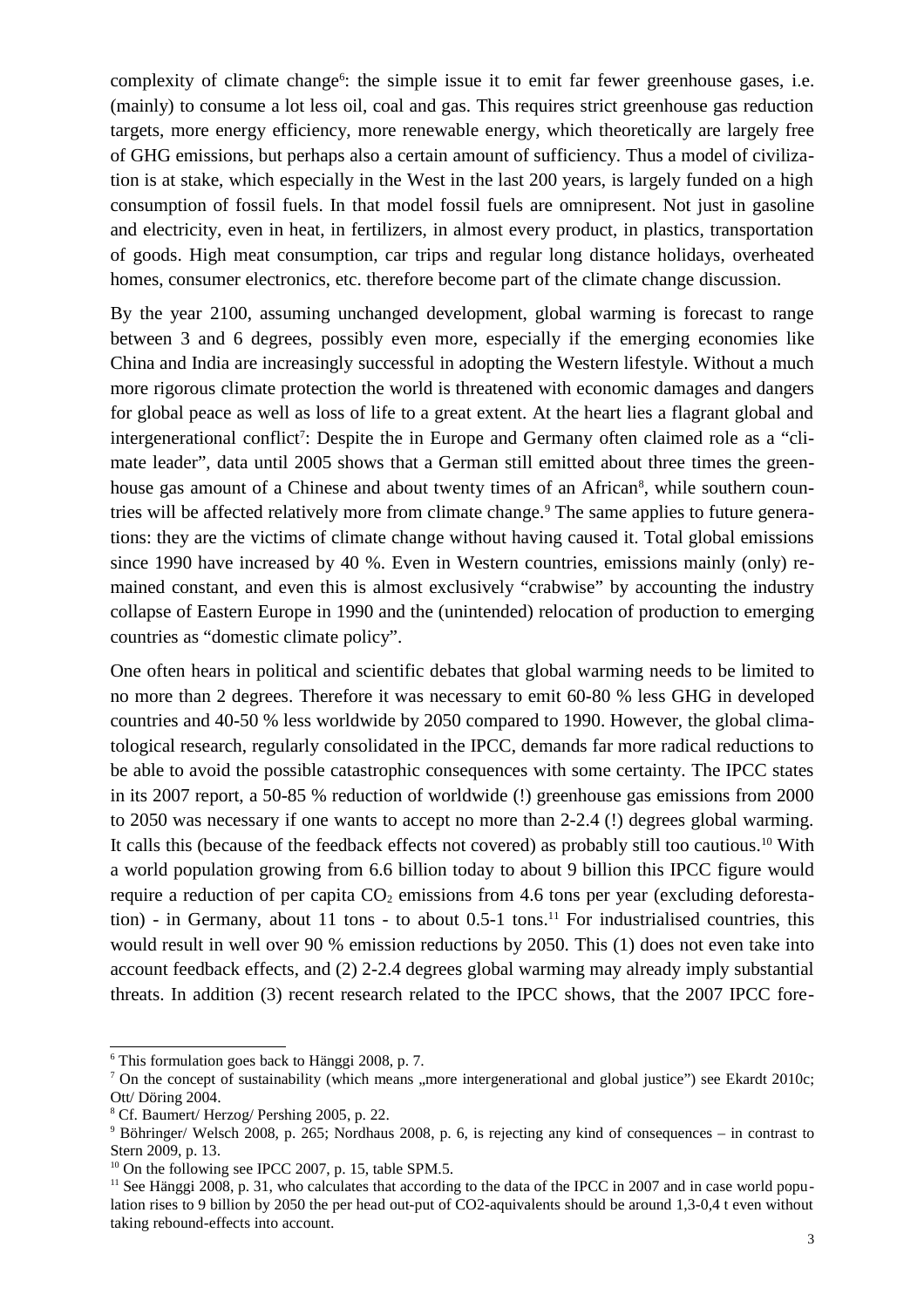casts of climate change<sup>12</sup> will be overtaken by reality. Hence, from the perspective of climate science the 2050 target for the Occident is basically a (nearly) zero-emission society, if one wants to avoid catastrophic damage.<sup>13</sup> Since human land-use emissions can never fall to zero, even negative emissions may be required for the energy sector, i.e. the recovery of greenhouse gases from the atmosphere.<sup>14</sup> All this is easily overlooked, since climate change is a delayed phenomenon and greenhouse gases sometimes remain in the atmosphere for centuries.

On the one hand some damping feedback effects are already largely included in the climate models upon which climate forecasts are calculated. On the other hand, possibly massively climate change reinforcing feedback effects are currently only inadequately covered. This concerns for instance melting ice, which can reflect less sunlight, increasing amounts of water vapor around the world due to increased temperature, the role of a change in cloud formation, the role of the oceans and the marine fauna, the release of greenhouse gas from thawing permafrost soil, and effects of climate change related changes in land use. Further calculation uncertainties exist in agriculture, particularly so in nitrous oxide and methane, and especially with respect to the global deforestation, which contributes about 20 % to climate change. Climate skeptics (who are never even climatologists) (1) not only ignore that the IPCC is rather cautious. They also exaggerate the degree of uncertainty in climate predictions and understate the predicted damage.<sup>15</sup> In addition, they regularly miss that (2) solely because of the running out of fossil fuels robust action is required even if less dramatic forecasts at the end prove to be closest to the truth. Moreover, (3) climate skeptics in most cases neglect the precautionary principle: If one assumes that may be a dramatic risk to sensitive issues is imminent and one knows that at the onset of the risk it will probably be too late for a remedy, it is recommended to act today. The latter, however, is a normative idea and assumes that there are normative issues that deserve protection. That this is indeed the case will be shown in chapter 4.

The first problem of climate economics is that many climate economists appear relatively optimistic regarding the future development of climate change. Accordingly, they assume too little potential climate damage. Even the scientific foundation just described is not or not continuously represented throughout the previous climate economics. At best, the IPCC 2007 data are used which due to their methodology reflect the state of knowledge of about 2004, and often also in that context there a more lenient scenario is used. Even Nicholas Stern, who is considered perhaps the most influential climate economist and in this case often cited exemplary and who likely exceeds a number of other climate economists in many ways, still talks in the summer of 2009 of a global reduction of only 50 % until 2050 and does not even seem to have accounted for the Copenhagen Synthesis by IPCC members (2009). On the other hand, the Stern Review of 2006 points out that those figures are likely to be rather low.

<sup>&</sup>lt;sup>12</sup> Cf. the Copenhagen Synthesis from the beginning of 2009 (available at:  $\frac{http://climatecongress.ku.dk/pdf/syn$ thesisreport); see also Hansen 2007 with regards to research conducted by NASA.

<sup>&</sup>lt;sup>13</sup> See the conclusion of EU's Council of Ministers (Environment) on the 2nd of March, 2009 (available at: http://register.consilium.europa.eu/pdf/de/09/st07/st07128.de09.pdf) and the resolution of several managers of energy companies from April 2009, cited in TAZ on April 10<sup>th</sup>, 2009.

 $14$  It could, e.g., be feasible to combine bioenergy with CCS; cf. Ekardt 2009b, chapter 15-16.

<sup>&</sup>lt;sup>15</sup> As an example for the following see only Lomborg 2007. Climate skeptics are ignoring that some negative developments will occur with a delay of (at least) several decades as some GHGs will stay in the atmosphere for a long time. Furthermore, because of the physical limits to growth the world will probably not for all time become richer and, therefore, we cannot assume that potential climate damages will simply be compensated by growing wealth. And, climate protection policy costs (in parts only alleged costs) are not better spend on the fight against Aids or malaria; we should better do both, not only because climate change threatens to become the worst catastrophe developing countries have ever faced.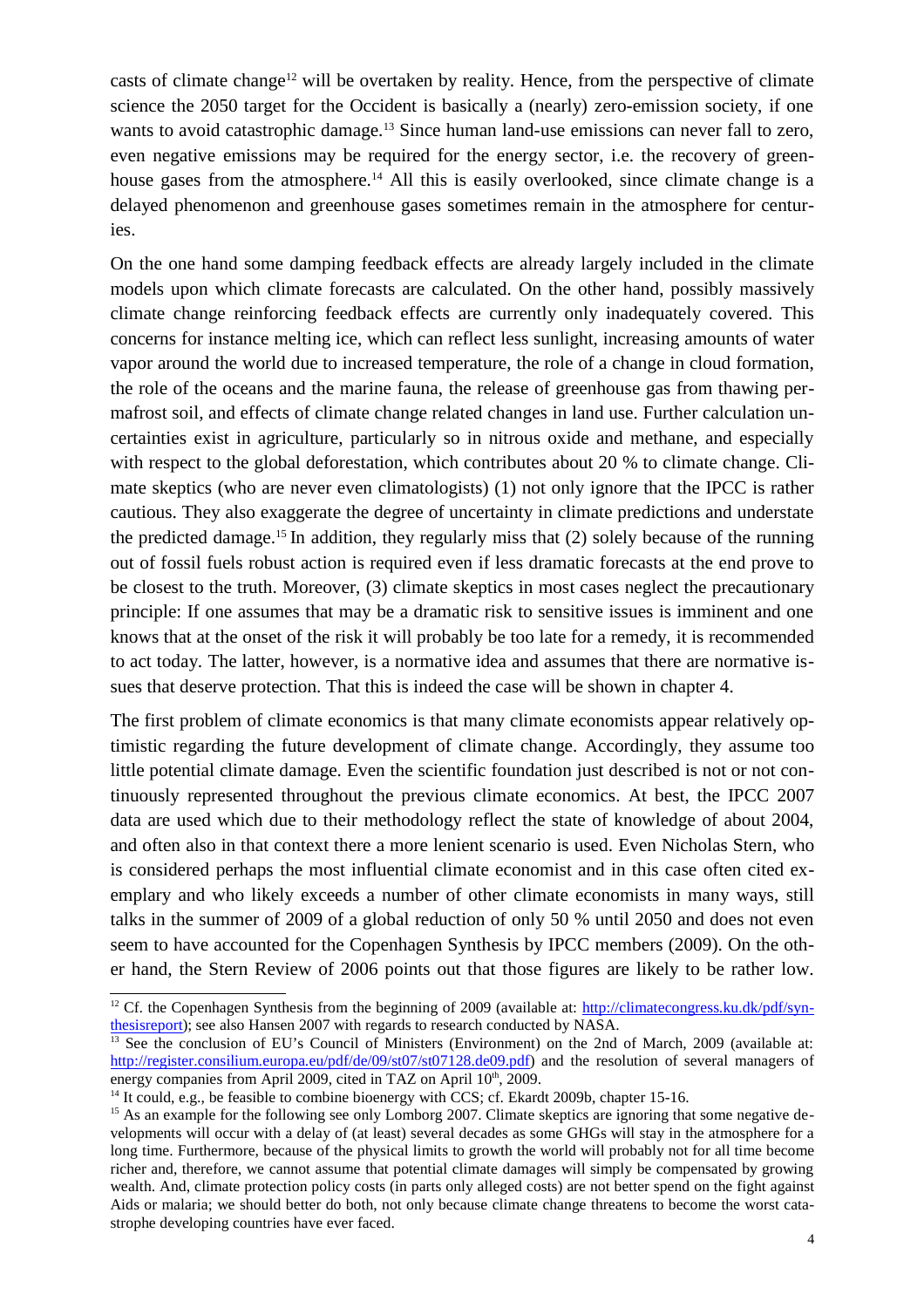Thus, problematic factual assumptions become the basis for climate economical calculations, which tend to underestimate the potential climate damages. This is all the more true, if in the sense of the many Stern-critics such as William Nordhaus, who is to be used hereinafter sometimes exemplary for a more "skeptical" position, the Stern assumptions are even rejected as exaggerated.<sup>16</sup>

It is therefore often overlooked, that climate change leading to crop failures, natural disasters, floods, water shortages, food shortages, areas and whole countries becoming uninhabitable, as well as vast migration flows would be many times more expensive than effective action on climate change. Although the Stern Report of 2007 has highlighted this recognition against large resistance in economics<sup>17</sup>, under latest calculations it now actually proves too careful.<sup>18</sup> Stern on the other hand criticises that many economists do not adequately see the economic benefits of climate policy, that greenhouse gas limits, more efficiency, more renewable energy, and more sufficiency indeed secure permanent supply of electricity, heat and fuel longterm at acceptable prices, given the scarcity of fossil resources and the instability of some supplier States<sup>19</sup>, as well as even short-term savings in energy costs (such as thermal insulation) and the opportunities for new jobs and markets through new technologies.<sup>20</sup> Beyond the question of current climate data, however, another major omission is present in the economic fact material, in the Stern Report, the IPCC as well as otherwise: the maybe cynical sounding, but perhaps most monetarily quantifiable cost does not seem to occur - the cost of possible military conflicts over oil, water and other resources. If calculations are still rather too cautious, then this also documents how problematic even in purely economic terms the current political debate about "less climate protection because of the financial crisis" likely is.<sup>21</sup>

These suggestions for an "update" of climate economic calculations do not yet reject a climate economic approach altogether but could be considered within an economic framework. A structurally unsolvable problem, however, cast some general doubt about the climate economical approach. Due to its high degree of complexity, climate change cannot exactly be predicted with respect to its concrete development and its economic impact. Rather a high degree of uncertainty is immanent. Future uncertain events are hardly integrated into precise cost calculations. For if a future event is not subject to specifiable probability (risk), but that probability is rather uncertain (uncertainty), this will render quantification impossible per se. Consequently, one cannot say something like "a looming damage of 10 billion euro with a probability of 10 % is valued 1 billion euro" in a case of uncertainty. This problem is also apparently not solved in the Stern Report. From this problem Stern's critics draw the conclusion that rather low damage forecasts should be made.<sup>22</sup> However, a different conclusion could be more convincing (which is also a thesis of this study): that the economic approach altogether partially suggests false precision and that, therefore, a critical review as such is necessary.

Ultimately, these are all well-known problems - less with respect to climate data, but as regards economic loss amounts and dealing with uncertainty. Therefore, in the following, the

<sup>&</sup>lt;sup>16</sup> Cf. Nordhaus 2008, p. 5 et seq., but especially p. 123 et seq.

<sup>&</sup>lt;sup>17</sup> Stern 2006; Welzer 2008; Ekardt 2010, § 1; Kemfert 2008, p. 63 et seq. (for an overview of pandemic events that are likely to happen see p. 54 et seq.).

<sup>&</sup>lt;sup>18</sup> Parry et al 2009 speak of 500 billion Euro total costs per year instead of only about 100 billion Euro.

<sup>&</sup>lt;sup>19</sup> Cf. Stern 2009, p. 39 and passim.

 $20^{\circ}$  Cf. Kemfert 2008, p. 135 et seq.

<sup>&</sup>lt;sup>21</sup> Thus, amiss Knopp/ Piroch 2009, p. 409 et seq. and Frenz 2009, § 1 no. 1 et seq. and passim; for a correct analysis see Wustlich 2009, p. 515 et seq.

 $2^{2}$  On the following, in more detail, see Byatt et al. 2006, p. 199 et seq.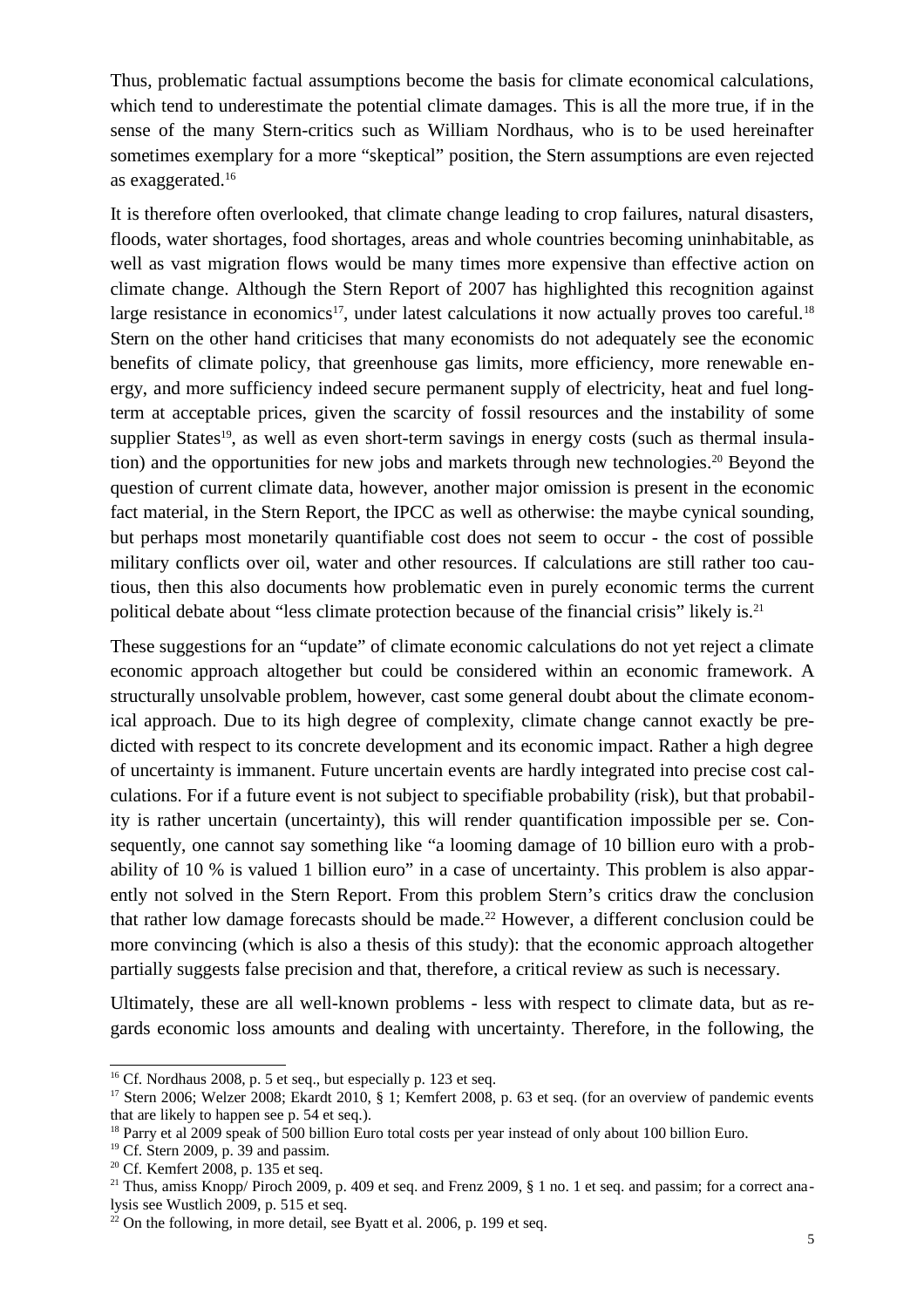focus will be more on other less discussed problems of climate economics, which are not unique to Stern and the IPCC but in about the same to their critics. The first concerns an almost entirely overlooked factual assumption - and then a set of normative assumptions, which are conditions for the further discussion, whether the projected climate data and associated events (e.g. hurricanes or high oil prices) can lead to the classification as a "benefit" or a "loss".

### **3. The limits to growth**

The most problematic factual assumption in climate economical calculations of the "optimal climate policy" is the core assumption of "eternal" global economic growth - coupled with the focus on emission reductions to be achieved through technical measures (which is characteristic of the IPCC Working Group III). In this view of things, climate damage could perhaps result in (maybe significant) "setbacks in growth" (Wachstumsdellen). That long run (!), however, after a recent economic revival due to the promotion of new technologies and after the (necessary) fight against poverty in parts of the world, an effective climate policy might require more of a critical revision of the idea of growth, is almost not an issue in the current climate economical discussion. This also applies to Stern.<sup>23</sup> This problem is further reinforced by Stern and apparently the IPCC accepting that climate change was a mere "market failure" (i.e. it is just seen as an *economic* and in the logic of current economics *solvable* problem).<sup>24</sup> Other economists such as Nordhaus fall far behind Stern and are even less open to critical questions on the validity of eternal growth.<sup>25</sup>

The cause of the climate problem is, however, in brief, the wealth of the industrialised world. When aiming at further growth, energy consumption and the consumption of fossil fuels also tend to increase. But climate protection at its core has to dramatically reduce the use of oil, gas and coal, and thus the amount of GHG emissions. Of course one can say: you can switch from fossil fuels to renewable energy - which emit only little greenhouse gases - and it is generally possible to use energy more efficiently.<sup>26</sup> These are key strategies to combat climate change. Thus, energy consumption, prosperity and economy seem to be able to continue growth, and yet shrink the greenhouse gas emissions. Climate protection is indeed a short term opportunity for profits. For three reasons, however, sooner or later climate change will make it necessary to review the growth paradigm as such:

- 1. If economic growth continues limitless, the increase in wealth outweighs at least in part the GHG reductions from technically feasible energy efficiency and renewable energy on greenhouse gas savings ("rebound effect").<sup>27</sup> Figuratively speaking, if my car is still running ever more energy-efficient, but globally more and more people drive a car (and I myself an ever bigger car), little is gained. And such is currently the trend. This explains why the emissions in developed countries stagnate since 1990 despite various climate policy efforts.
- 2. If one wants to limit global climate change to a non-catastrophic level, *drastic* green-

<sup>&</sup>lt;sup>23</sup> E.g. Stern 2009, p. 11 or p. 92; cf. also Weimann 2009, p. 26.

<sup>&</sup>lt;sup>24</sup> Cf. Stern 2009, p. 11 et seq.

 $25$  Cf. Nordhaus 2008, p. 32 et seq. and passim.

 $26$  E.g. Stern 2009, p. 111 et seq.

 $27$  The German Federal Environmental Agency found this effect to be true with regard to private energy consumption (cf. the underlying study available at: http://www.umweltdaten.de/publikationen/fpdf-l/3544.pdf.); even more pessimistic in this respect is the, albeit controversial, analysis by Garret 2009.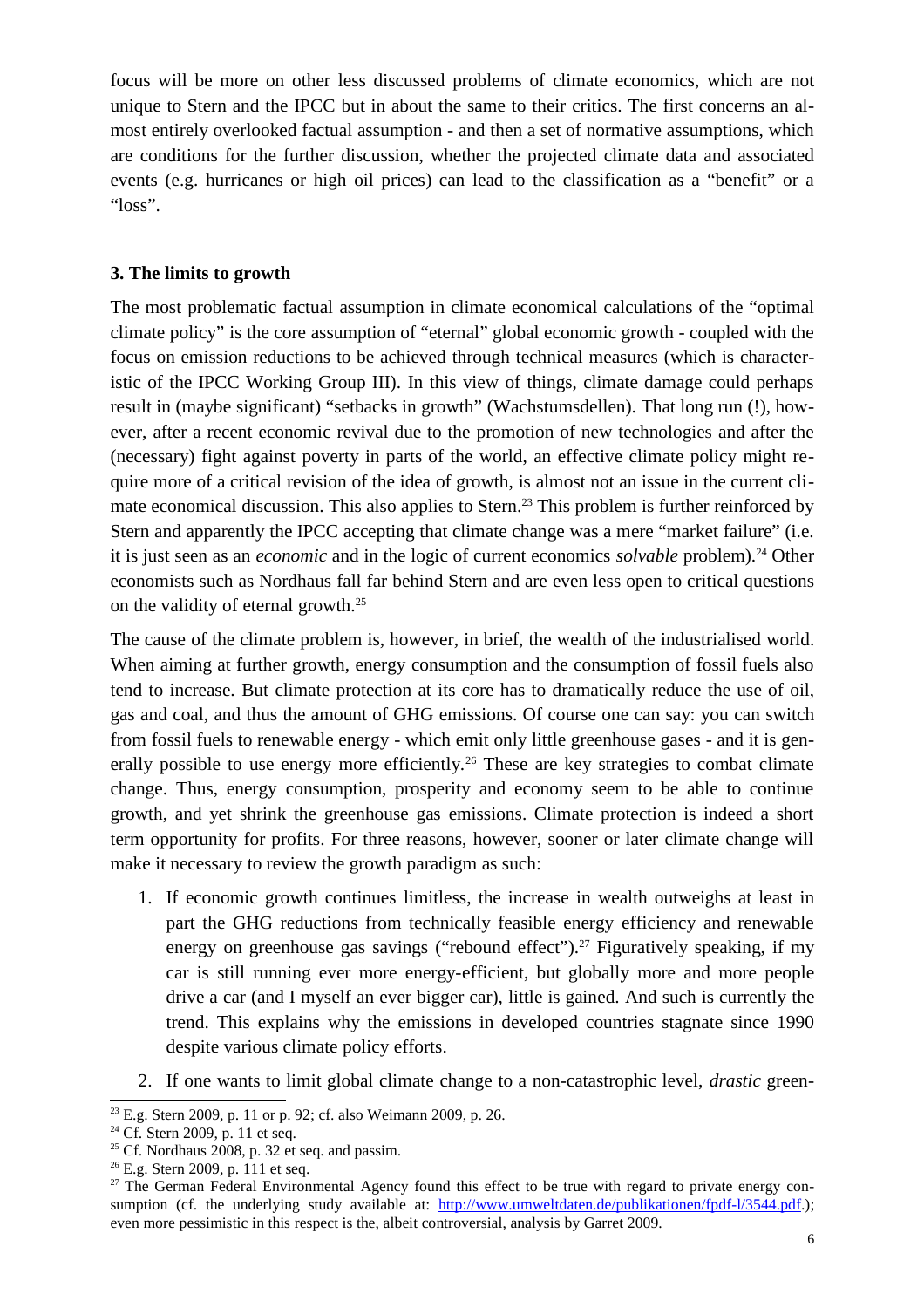house gas reduction targets are urgently needed. It's not a matter of increasing global prosperity and keeping GHG emissions constant through greater efficiency or slightly decreasing them, but in fact it is necessary to reduce them globally (!) by about 80 %. And these goals with the size of the challenge force us, besides "energy efficiency", also to contemplate an end to the paradigm of infinite growth in prosperity. For a reasonably stable global climate is the basis of human existence.

3. Ultimately something banal, but very basic applies: in a finite world, growth has physical limitations (unless we think of growth in education, piano-playing skills, etc.). It is impossible for the entire world - including all the Chinese, Indians, Indonesians, Brazilians, etc., which gradually take over the Occidental life-style and growth – to become infinitely richer. Even if humanity switches from fossil fuels to solar energy, other raw materials of this world remain finite. Wind turbines and eco-cars are made of resources, too. And that only "new ideas" grow permanently and thereby allow "eternal growth" without any use of resources, one might hope though, but it seems at least open, so it is doubtful whether one should develop serious climate policy recommendations on the basis of such an assumption.<sup>28</sup> As a general result "ideas" potentially lead to consume of material resources. The Internet, for example, may seem an intangible idea, but computers and servers still require electrical power and finite and scarce resources for the production of various devices and the corresponding infrastructure.

All three problems are basic in kind. They cannot be negated by saying that the world today has, for example, larger oil reserves than was predicted 30 years ago. The problems can only be postponed (if at all). The problem of "physical limitations" of the earth also shows something essential: Even without climate change, the common perspective on the idea of growth deserves a review.<sup>29</sup> This is also reflected at other points. Global growth rates, for example, give no information about the distribution of wealth: Some are getting richer and those in need who needed growth the most occur remain poor or get even poorer. Moreover, the growth concept - so far it is a well-known debate – ignores many aspects: private social work, such as private child care, and the ecological damage of the growth path which are currently deemed without alternative. Likewise, there is no empirical proof that growth per se increases human happiness.<sup>30</sup>

If the much-needed debate on climate change thus becomes a growth debate, however, this creates a serious problem. In most common economic views, capitalism and welfare need some form of growth, and even Marxists usually assume some form of growth. Whether this is so compelling, is of course quite controversially discussed.<sup>31</sup> The idea that a departure from the idea of growth would be the end of adequate human life, appears at least historically dubious. For the whole human history up to the end of the 18th Century there was basically one of only stationary, i.e. non-growing economies.<sup>32</sup> Historically, a growth society is a special case

<sup>&</sup>lt;sup>28</sup> The question whether it would be reasonable or not to build modern societies on a vague prospective like that is controversially discussed within the framework of the new Network on Sustainable Economy (www.nachhaltige-oekonomie.de). Even the Austrian government has spurred a discourse about the paradigm of unlimited growth (www.wachstumimwandel.at).

 $29$  Cf., on the following, the contributions by Schmidt 2005, Behrens/ Giljum 2005, and Löhr 2005; Ekardt 2009d, p. 223 et seq.; Daly 1996; Wuppertal-Institut, 2008.

<sup>&</sup>lt;sup>30</sup> Psychological research, however, implies the opposite; cf. Wuppertal-Institut 2008, p. 282 et seq.

<sup>&</sup>lt;sup>31</sup> Rogall 2009, p. 157 et seq., tries to find an unbiased and balanced answer.

 $32$  Cf. Daly 1996, passim. This alone hints at the fact that the idea of growth has a cultural background – which is not only rooted in classical liberalism alone, but also (already) in Calvinistic Protestantism; cf., with additional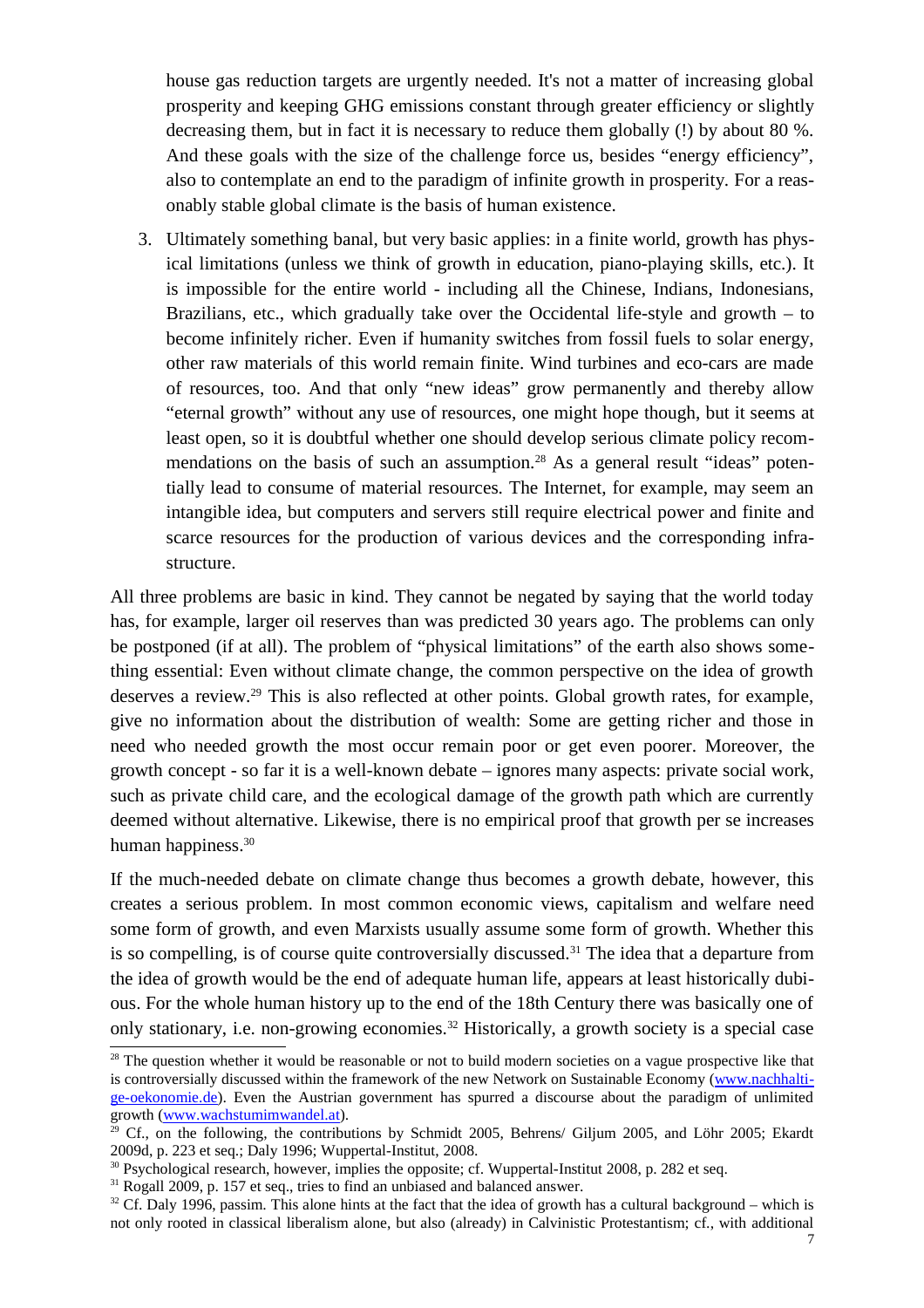tied to the occurrence of fossil fuels. Moreover, mankind in the age of fossil fuels has gained technical knowledge, which should nevertheless enable it to maintain substantial achievements of this era.<sup>33</sup> Whatever one may think of this: The scale of the climate problem, the "rebound" and the physical finiteness of the world could spare any debate about it. To accept this, however, would mean unlike the IPCC, Stern and much of the research no longer to search solely for "new technologies", but (in the developed world) to draw more on taking into account the possibility of sufficiency with regard to certain habits. Similarly, an increased reflection and research on the problems of a long-term "end of the idea of growth" would be appropriate.

One might ask, whether a discussion on the previous problem be worth while. Who says that facts or forecasts of future facts on oil prices, hurricanes, etc., are of any relevance? Why do we not leave all this to the purely factual preferences of consumers? The present study is to oppose such a view, however. This leads to a review and critique of the preference approach, which is typical for economics - and also for the IPCC Working Group III with its mainly economic-engineering focus. At issue here are not just quantification and discounting, which are rather treated separately (see below 5). It is rather a broader question of climate change and justice.

# **4. Climate Protection and Justice: Why not only natural science and preference based** decision theory can be labeled "objective" – and what "ethics within IPCC-Reports" **would mean**

### **4.1 The core of sustainable ethics**

This leads to a not (natural) scientific or empirical, but normative question, i.e. a question of "ought" or judgement: To what extent ought the (uncertain, but possibly drastic) negative and irreversible consequences, possibly after a consideration of present interests, be prevented or accepted? Because from an empirical nature observation as such does not follow logically that this observation is normatively welcome or unwelcome; even this basic fact is not sufficiently present in the economic and scientific debate.<sup>34</sup> This leads us into the field of ethics or theory of justice (the terms are used here interchangeably).<sup>35</sup> In the following, it will be shown that climate economical models are not only based on questionable descriptive (see above), but also questionable normative and ethical assumptions. However, many economists would argue that their discipline has nothing to do with ethics at all when cost-benefit calculations or the efficiency of certain paths of possible climate policy are examined.<sup>36</sup> It will be seen below, however, that this is probably incorrect.

To see this, some more general thoughts are necessary. Let's assume the following thesis: A society is just where everyone can live according to their own ideas, and everyone else can too - where everyone alike (!) has such a right to freedom, and conflicts of freedoms are re-

references, Ekardt 2009b, chapter II.

<sup>&</sup>lt;sup>33</sup> The classic national "policy for growth and jobs" is further pressured by Globalization and, accordingly, makes regulatory efforts even more difficult; see Ekardt/ Meyer-Mews/ Schmeichel/ Steffenhagen 2009e, chapter 1 and 3.

<sup>&</sup>lt;sup>34</sup> Stern 2009, p. 86 et seq. only hints at that problem and immediately forgets about it again.

<sup>&</sup>lt;sup>35</sup> With regards to some of the possible misunderstandings that can arise in the context of the following chapter see the controversy between Dilger 2006, p. 383 et seq. and Ekardt 2006b, p. 399 et seq. (triggered by Ekardt 2004).

<sup>36</sup> See, e.g., Wink 2002; Nordhaus 2008, p. 175 et seq.; Böhringer/ Welsch 2009, p. 261 et seq.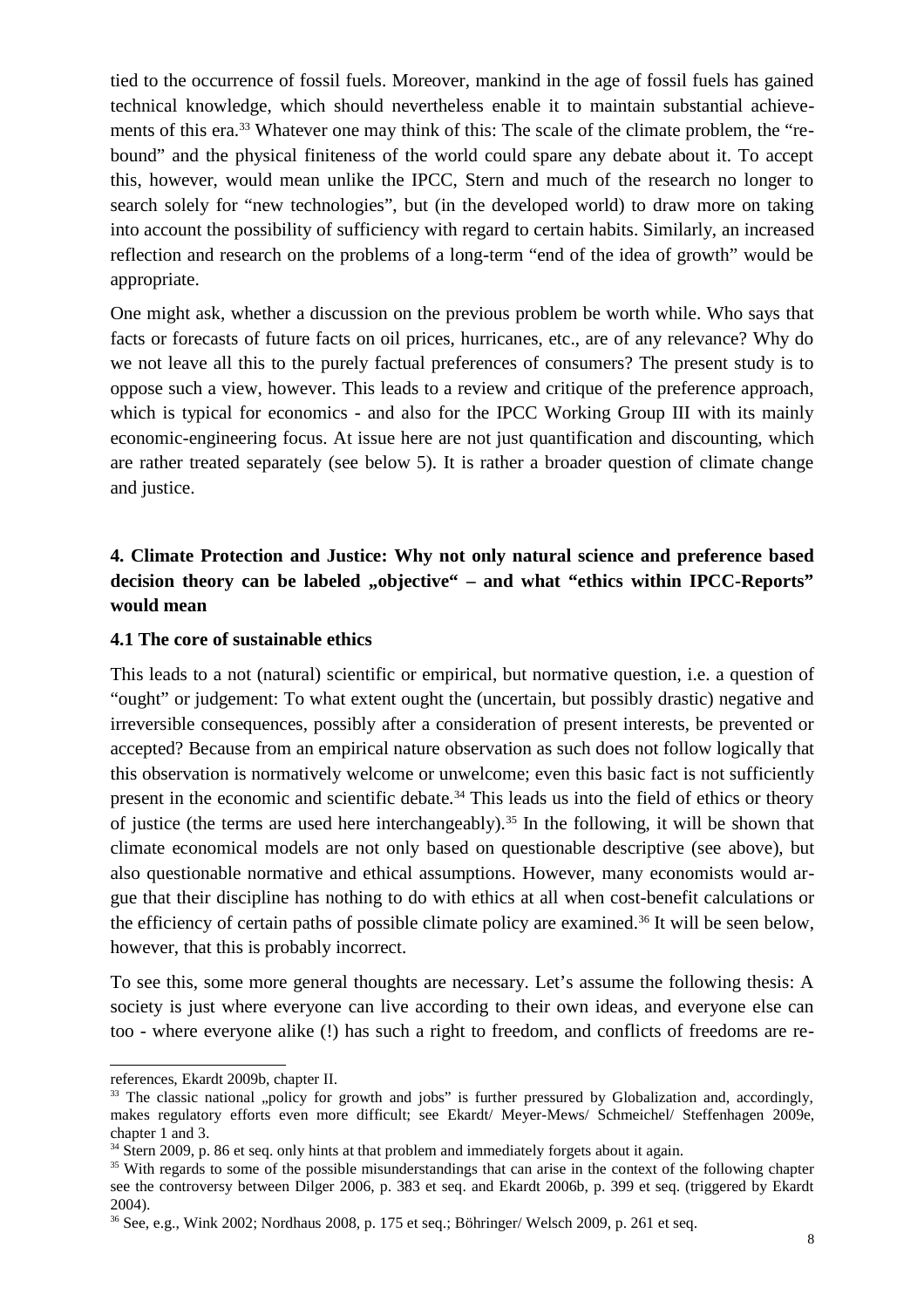solved through democratic means including a separation of powers. Human coexistence would be just if human rights or liberties (Freiheitsrechte), the rights to the basic preconditions of freedom (elementare Freiheitsvoraussetzungen), and certain other freedom supporting arrangements ("additional freedom conditions"/ "weitere Freiheitsvoraussetzungen"), respectively, were optimally achieved, including the ever-necessary balancing conflict resolution between the competing spheres of freedom. The considerations in the following sections will briefly try to show that this is the only necessary and possible criterion of justice, if only one interprets it right. Suffice it say that with a proper (re-)interpretation of democratic legal systems with respect to all of the following statements there is convergence of a genuinely ethical and (in free democracies) a legal perspective, since human rights are the subject of international treaties and national constitutions.<sup>37</sup> The right to freedom is often referred to as human rights, which could be split up as general freedom of action, freedom of assembly, freedom of occupation, freedom to own property, religious freedom, freedom of speech, etc.<sup>38</sup> Legal and ethical traditions, however, often only parenthetically consider the protection of fundamental preconditions of freedom such as life, health, and subsistence (e.g. a basal access to energy, but also a sufficiently stable global climate<sup>39</sup>) as well as the freedom of future generations and people in other parts of the world. However, there is a strong argument that the protection of fundamental preconditions of freedom is already logically inherent in the concept of freedom itself: For without those basic preconditions there can never be freedom. An argument for the expansion of freedom in an intergenerational and global dimension will be given in chapter 4.5. More detailed, ethical and legal arguments for this "new" freedom - different from the classical liberal model of the West and in the sense of freedom worldwide and for all generations - were subject elsewhere.<sup>40</sup>

## **4.2 A key distinction: Anthropology (homo economicus) versus normative preference theory / efficiency theory**

The important thing is: all these considerations are part of a theory of justice. In contrast, a theory of action describes the purely factual behaviour of humans, unlike a normative (moral or legal) consideration based on the theory of justice, which refers to how people ought to behave and how societies should be arranged. Instead of action theory one can also use the terms anthropology or idea of man. Unfortunately much confusion is based on the common misunderstanding that an idea of man erroneous was something normative, a picture of how man should be or how the society should be. This leads to a blurring of anthropology and theory of justice.<sup>41</sup> That the economists' common theory of action which assumes that man is only self-interested is oversimplifying has widely been noticed in the last decades, though

 $37$  Ethics is not only developing the principles of liberal democracies parallel to the law. In the following, it will be shown that it is also justifying them and, thereby, providing an ultimate basis for law; on the relation of law and ethics, see Ekardt 2010b, § 1 A. (Law always combines normative and instrumental rationality).

 $38$  As regards content, there is no further significance for this differentiation – apart from the idea that the constitutional lawmaker has in parts (pre-)structured the balancing of colliding freedoms (see chapter 5.) by deciding about their weight within the catalogue of fundamental rights.

<sup>&</sup>lt;sup>39</sup> For the reasons to even include threatening damages (precaution) that are not certain, see chapter 2 above.

<sup>&</sup>lt;sup>40</sup> For a detailed analysis of the theory of justice underlying chapter 4 and with additional references, see Ekardt 2010c, § 3-7; Ekardt 2009b, Chapter 4-6; Ekardt 2010a; focusing on the intergenerational dimension is Unnerstall 1999.

 $41$  This is very unfortunate as it causes a tendency to see facts in a somewhat screwed, desired way and as it, then, builds the basis for certain "do's and don'ts" – or, in contrast, as it prohibits to get through to the question whether solely normative statements can be justified at all. That is why, e.g., Heinig 2008, p. 330 et seq. is missing the point.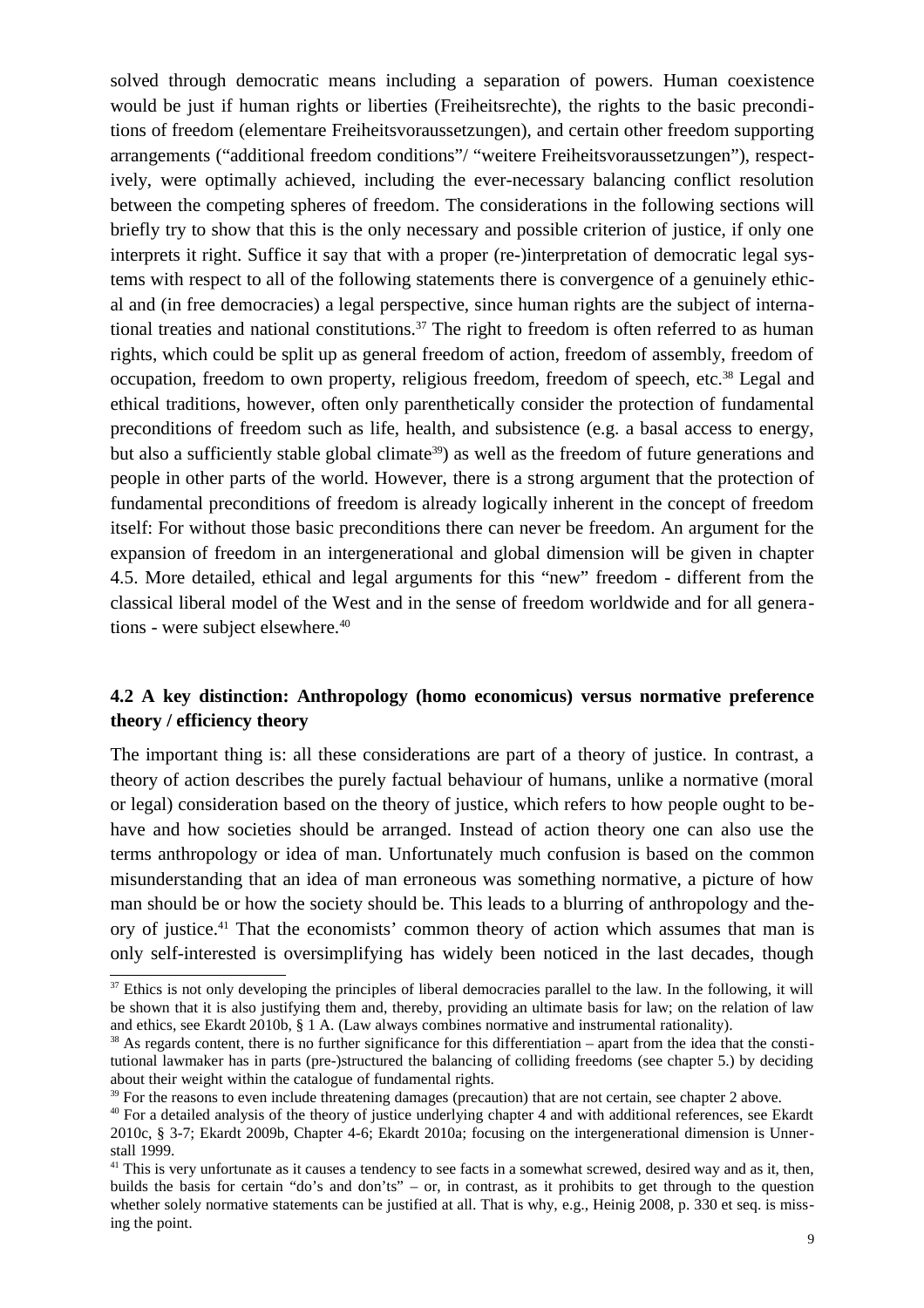some economists might still use it. A theory of action saying "man is purely factually (almost) only self-interested", i.e. Thomas Hobbes' theory of the homo economicus, is the focus of controversy in many discussions with economists. This doctrine, however, which helps economists explaining and forecasting possible factual developments will not be analysed here. Elsewhere it was shown in this regard how companies, voters/ consumers, and politicians are often linked in vicious circles to each other - and how factors such as conformity, emotional perception problems with spatiotemporal long-term consequences of own actions, self-interest, incorrect traditional values, technical-economic path dependency and structures of collective interests have thwarted drastic climate protection efforts.<sup>42</sup> Even though economic anthropologies do not always reach this necessary differentiation, their reference to the human tendency to self-interested behaviour makes a valuable contribution (in fact the concepts of the homo economicus has correctly been modified in the last few decades and today is quite close to the ideas just presented).

Therefore, the real problem is not what Marxist economists often target: the empirically reasonably accurate descriptive anthropology of the *mainly* self-interested man. The problem is neither any theory of happiness of life. With respect to the principle of freedom, such a theory of happiness lacks any general standards, so that there cannot be such a theory at all. Hence, an analysis of the dispute between some economists, who may see a particular increase in happiness as the result of economic struggle for profit, and their Marxist-inspired critics, who instead deem living a life of solidarity (as is allegedly a true human desire) happiness increasing, is unnecessary on a theoretical level. In that regard, a freedom based democratic ethical and legal framework does not set any defaults, since there is no objective criterion for "happiness", and freedom allows no binding idea on happiness, too. However, a less "resource focused" ideal of happiness would help many people recognise that their own freedom be restricted for the intergenerational and global freedom's sake.

However, the problem is rather the (not only climate) economics underlying theory of justice, i.e. the efficiency theory or normative preference theory, as it is called in this context. Thus, the problem is not mainly descriptive anthropology but the normative theory of how human beings and societies *should* be.

# **4.3 Why the economic efficiency theory (normative preference theory) is ethics itself – also on the concepts of objectivity and rationality**

In order to show that an objective theory of justice is possible and that it must have the content that was briefly described above - and that the efficiency theory and normative preferences theory is a different but incorrect theory of justice – we first have to consider a question following from the given arguments on freedom: Is there a reason to deem the principle of freedom and its consequences (perhaps globally equal per capita emission rights) objectively just? Justice in this sense means the general rightness (Richtigkeit) of any social order. Thus justice is not something "additional", which can be formulated after demanding prosperity or something similar. Any idea of how a society should be (even a simple "a society should be as rich as possible, and the distribution of wealth does not matter" or just "right is whatever the sum of the empirical preferences is"), is inherently a concept of justice, no matter whether it is

<sup>&</sup>lt;sup>42</sup> For references, see supra fn. 40. A slightly unsystematic list offers Rogall 2009, p. 63 et seq. – who incorrectly assumes that sufficiency (i.e. "doing without" certain things and aspects of life) per se is voluntary, while instead it is much more often caused by (high) prices (see chapter 6.).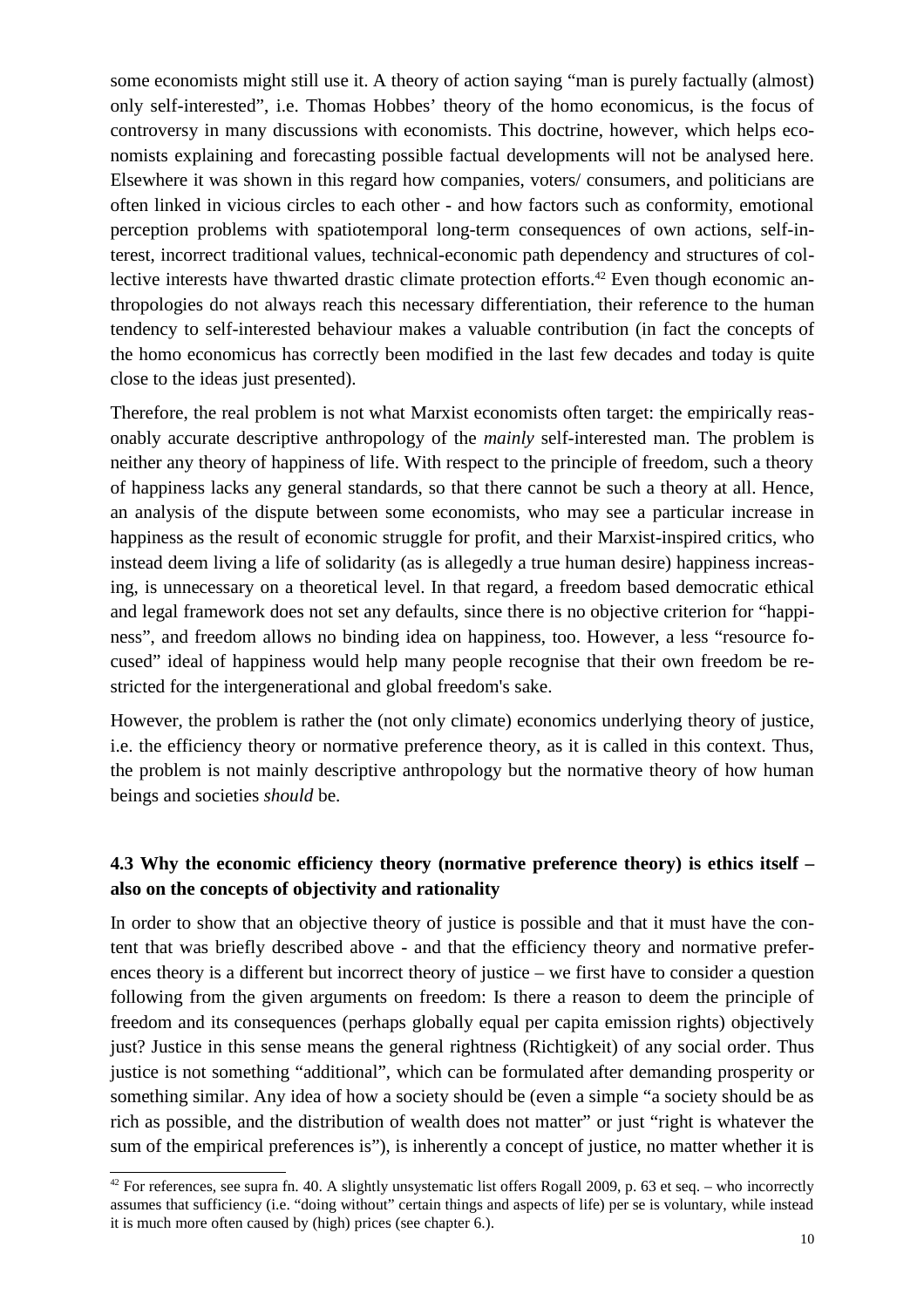right or wrong. Theories of a successful society – as can be found work in moral philosophy, law, normative politics or moral theology – are per se concerned with justice, like physics or biology or sociology deal per se with a descriptive truth (even if some research might result in untrue findings, and therefore fails to meet the claim). The basic idea of neo-classical (including climate) economists that it was necessary to maximise wealth as expressed in valuable goods, is thus neither trivial nor can even be classified as "empirical". This basic idea is rather a normative concept - it is an ethics (of efficiency)<sup>43</sup>, which appears for the first time in Thomas Hobbes, like the homo economicus. Unlike anthropology it is not meant to explain or predict anything, but rather propose right decisions. It follows:

- "Efficiency versus justice" or "efficiency versus ethics" as an alternative, as economists like Stern or Nordhaus and their left-wing critics are used to state it, is just wrong.<sup>44</sup> The only reasonable discussion is whether the ethics of efficiency is right or wrong. Consequently, there is no point, if the IPCC in its fifth progress report wants to include an ethics or theory of justice analysis (the terms are synonymous) "in addition" to the efficiency analysis. This is again erroneously assumes, that ethics (or justice) was a kind of diffuse part of the questions of social life, such as issues that seem somehow "very important" or even appear to have a religious connotation.<sup>45</sup> Such can be read in the Stern Report.
- The controversy "ethics versus efficiency" rather concerns the question whether to a greater extent social equality in certain material goods as defined by increased redistribution should be reached. However, this is a more specific question. We come back to this shortly in chapter 5.

But is there an objective ethics? Are there any objective, universal standards in a post-metaphysical, global, multi-cultural world (regardless of whether they are called "ethical" or "efficient")? That statements of fact, e.g. as regards anthropology or climate data, although partially uncertain and hard to prove, can be basically true and therefore objectively reasonable, i.e. rational, is seldom contested. Less clear is whether moral and legal norms may be correct and objective/ rational. Many economists, including Stern, implicitly assume that only economic and empirical (natural) sciences can be rational. It will therefore be outlined briefly, that there are indeed rational and objective norms and that freedom is their basic principle.<sup>46</sup> But first we have to define the following terminology:

- "Objective" means "not subjective", thus not subject to special perspectives, cultural backgrounds or settings - that is universal and valid everywhere.
- Reason, respectively rationality refers to the ability, to decide questions with reason, i.e. objectively. When it comes to the question of the rightness of moral and legal prin-

 $43$  A from an economic perspective striking analysis provides Gawel 2001, p. 9 et seq. and p. 43 et seq.

<sup>&</sup>lt;sup>44</sup> That is why Nutzinger 2003, p. 77 et seq. and Grzeszick 2003, p. 647 et seq. are, in my opinion, slightly misleading; see also Mathis 2009.

<sup>45</sup> Unfortunately, the day-to-day and often even the scientific (if not philosophical) usage of the word "ethics" is rather arbitrarily. It does not make any sense, however, to classify medically assisted suicide or the protection of embryonic stem cells as "ethical problems" and to leave out other societal questions that are normative as well (e.g. the scope of economic freedom).

 $46$  There are justification models that are (in parts) similar to the one we will develop here – yet, without the link to the questions of sustainability and climate protection. Cf. Alexy 1995, p. 127 et seq.; Illies 2003, p. 129 et seq.; Kuhlmann 1985; Apel/ Kettner 1993; to some extent Habermas 1983, p. 56 et seq.; implicit Ott/ Döring 2004, p. 91 et seq. The classics Immanuel Kant and John Rawls remain, in contrast, at least incomplete with regard to the theoretical basis of their substantiations although basic terms like rationality, human dignity, freedom, impartiality and separation of powers can be associated with them.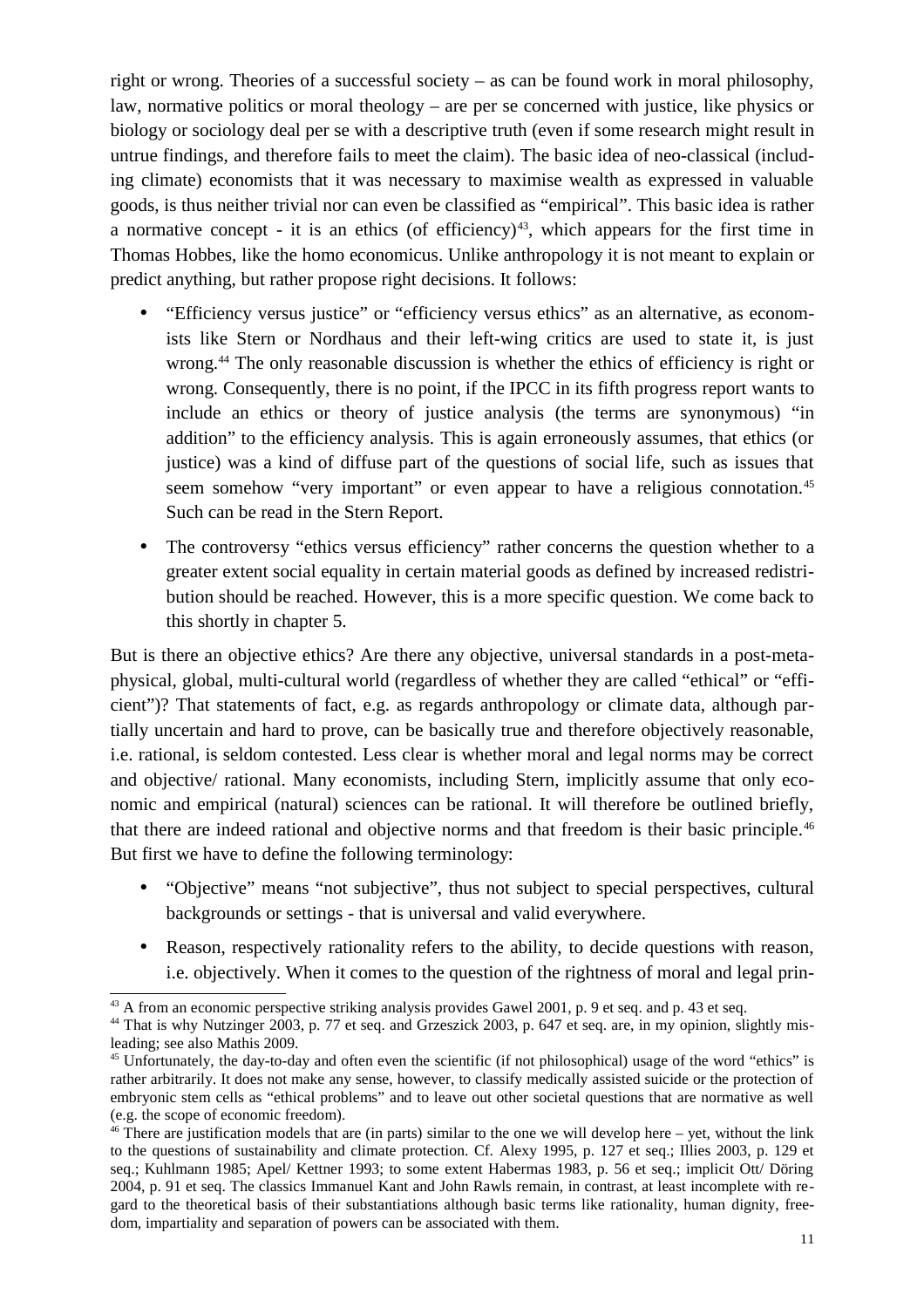ciples of justice – here freedom and the rules for balancing conflicting freedoms that can be derived from it – this is called normative reason (normative Vernunft). On the other hand, instrumental reason (instrumentelle Vernunft) and theoretical reason are related to facts. Instrumental reason is concerned with the question what means can implement any norm which is assumed to be right, e.g. a specific climate target (or a very selfish target as a theft) most effectively – e.g. through an emissions trading. Theoretical reason regards the determination of facts without any concrete related action, such as the scientific climate research. Economist usually only accept the balancing aspect of normative rationality; the subject of this balancing, however, are preferences expressed in monetary values. That this is not convincing we will see in the further course of analysis.

Whether there are objectively valid, i.e. rationally provable, norms and facts, is distinct from the - correct - observation that factually humans are often biased by subjective views when trying to determine facts and norms. This tendency for a subjective point of view is a natural one. But this by no means proves that objectivity - for example through careful examination and discussion with others - is altogether impossible.<sup>47</sup> We can consider the following example: It may be true that there are scientists who express their opinions for or against the presence of human-induced climate change because they expect financial benefits. Their statements were therefore not objective but subjectively distorted. But this does not mean that it is impossible to gain objective and unbiased insight on climate change. Furthermore, the finding that often perspectives are very "subjective" logically requires that there *are* objective perspectives – otherwise the subjective nature of those subjective perspectives could not reasonably be determined.

With respect to normative questions (unlike questions of fact) economists, sociologists, and political scientists mainly deny the possibility of objective statements altogether. For (not only climate) economists "norm" is usually just what people purely factually prefer. Rational were only quantifying (!) considerations, which transformed the not rationally verifiable preferences into a single "currency" (money) and thus made them comparable. If an economist asks for the right climate policy, he usually does not ask: What climate policy framework does freedom (including the freedom of those spatially and temporally far away as well as balancing rules derived from freedom) set under which then various political decisions are possible? Economists would usually rather ask: How much would people living today be willing to pay for a stable global climate and what would be the advantages and disadvantages of climate change on the one hand and climate policy on the other hand, expressed in market prices? Such a preference theory might get to the conclusion: Valid is what all can agree on. Or: Valid is the mathematical sum of preferences respectively expressed in money. Political scientists often tend to say: Valid are simply the actual preferences of the respective majority.<sup>48</sup> It is important to note that in any case even though these perspectives are founded on a theory of self-interested behaviour or anthropology (homo economicus), as was mentioned above, they can still strictly separately be considered. To put it bluntly, one can use the following simple formula: "People are in fact purely self-interested" (= anthropology) - "and this is a good thing, and listening to the purely factual preferences of the people is the best order

 $47$  Berger/ Luckmann 1960, p. 2 have shown and advocated this differentiation in their classical (and often misperceived) analysis.

<sup>&</sup>lt;sup>48</sup> Many times this is not expressed openly but presupposed implicitly; cf. only Stern 2009, chapter 5; Panther 2006, p. 21 et seq.; differing Ott/ Döring 2004, p. 41 et seq. and passim.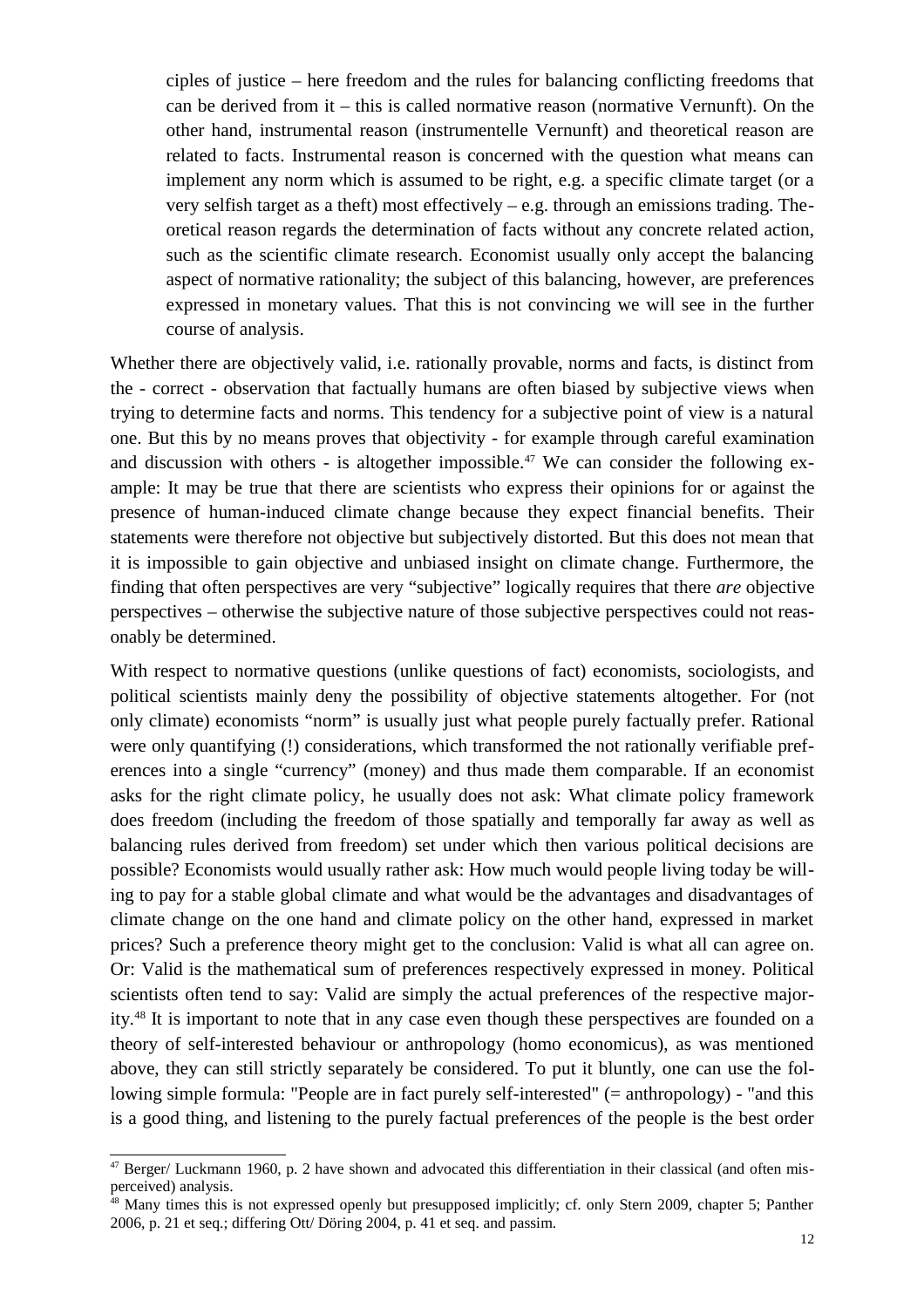of society" (= theory of justice, specifically the normative preference theory).

### **4.4 Why the normative preference theory is not convincing**

The normative preference theory is the theoretical basis of how much climate change the respective economists deem objectively right, respectively efficient.<sup>49</sup> Any other approach, especially a normative argument without "figures", as will be developed in the course of this analysis, is usually declared unscientific and irrational. There are, however, strong objections against the preference theory not only but also with respect to climate protection:

- Ouite familiar in neo-classical is the objection is that the standard methods to identify the actual preferences as numeral values simply do not work. The relevant issues and the necessary balancing of interests just cannot adequately be represented through prices. And it is impossible to detect actual preferences from real economic transactions on the basis of some kind of "disclosed morality of markets" (not even if de facto preferences as such were normatively relevant!). And even if this somehow were possible, must future damages not be discounted. This whole aspect of "simply not functioning" is subject of a separate section (chapter 5). Instead, it shall be shown here – and this might come as a surprise to economists – that regardless of those "application problems" the preference theory as such is unconvincing:
- According to the preference theory, our purely factual will is per se right (one could only ask whether the average utility (Durchschnittsnutzen), the sum of utilities (Nutzensummen) or a genuine consensus shall be accounted for). Any normative test of "how the world actually is" is no longer present. The theory of justice or ethics as independent discipline would be pointless and abolished per se.
- But we are not only facing a practical, but also a logical problem. For this is a naturalistic fallacy: Why should our purely factual preferences ("is") be considered to be correct per se ("ought")?
- Furthermore, the question arises: Should the factual ignorance as to the needs of future generations who cannot express any preference today per se be correct?
- If one pleads for majority rather than average preferences, there is the further question: whose preferences are meant? Can 50.1 % of a society take any decision, or 73.4 %, or 84.5 %? And why should the majority per se always be right without any limits (as envisaged by a liberal democracy in the form of guarantees of freedom)?
- But particularly, the preference theory of justice entails a logical self-contradiction. For whoever says that there are no general normative propositions, and therefore general preferences should be determinative, makes a general statement about norms. The statement "everything is relative with respect to norms" refutes itself. The possibility of objective morality just cannot logically be contested. Its denial contradicts itself.
- It should be noted that all these arguments also apply with respect to some kind of ethics that is not based explicitly on preferences, but goes something like: "Just is that society that represents the current de facto national traditions."

All this does of course not mean that, for example, self-interested preferences - or de facto na-

<sup>&</sup>lt;sup>49</sup> See, despite their contrariness, Stern 2009, chapter 3 and 5 and Nordhaus 2008, p. 38 et seq. and 59 et seq.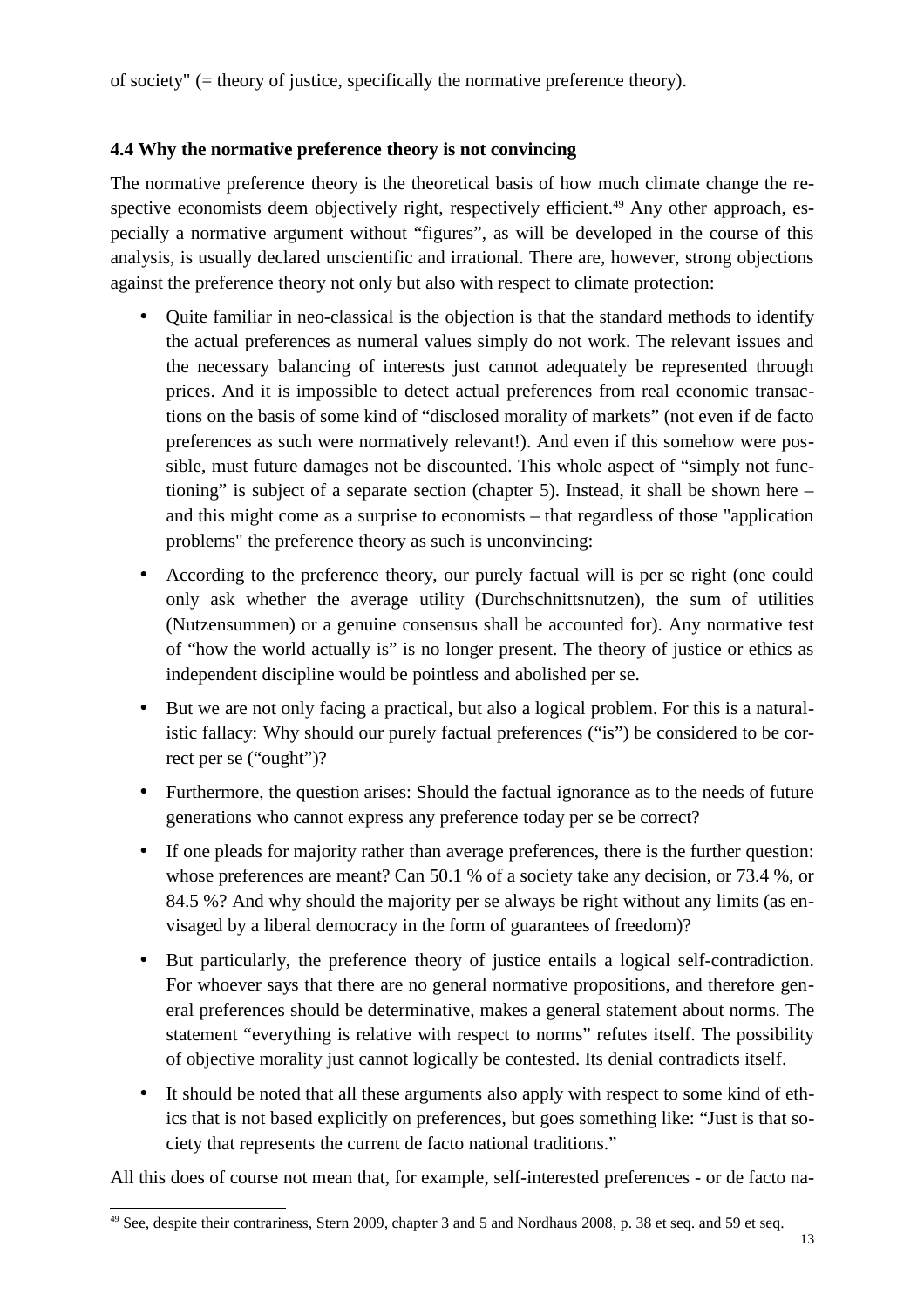tional traditions - do not play a major role for the *factual enforcement*, i.e. the governance of climate protection. It was only pointed out that a *normative (moral or legal) justification* of climate protection – or a normative limitation or refutation – cannot be based on those preferences. But the principle of freedom, including its rules of balancing might be suited for this purpose. This principle can take future generations into account, is not subject to any of the problems of the type just described, while retaining the basic intention - everyone should be able to determine themselves – and derives it compellingly.

# **4.5 The case for a theory of justice based on discourse rationality as a better alternative to the preference theory**

However, this is correct only under a major condition: namely, if the principle of freedom, including all principles derivable from it, founds the universal standard for justice. But why should this be right? And why should such a statement possibly be "objective"? We can briefly consider the following: In a pluralistic world we necessarily argue on normative issues. Even fundamentalists and autocrats do so inevitably, at least *occasionally*. And they avail themselves of the human language. But who argues with reasons (i.e. rational, i.e. with words like "because, since, therefore"), who uses phrases like "X is valid because of Y" with respect to normative questions logically assumes (1) the possibility of objectivity in morality, and (2) the existence of freedom - whether he wants it de facto or not<sup>50</sup>:

- 1. We imply logically that normative questions can be decided using reasoning at all and ergo objectively and not only subjectively, preference based, otherwise we contradict ourselves. We assume this (a) even every day when we pose normative theses and justify them, that is attach them with the claim of objective acceptability (rather than to present them only as subjective). And it would be almost impossible never to use words such as "because, since, therefore" with respect to normative questions. Thus there is no escape from the fundamental *possibility* (!) of objectivity in normative issues. We even logically imply the possibility of objective statements (b) if we say: "I am a skeptic, and say there are objectively only subjective statements about morality." This statement can only be valid if there is objectivity. Thus, the criticism raised towards objectivity voids itself.
- 2. We also logically imply that potential discourse partners deserve equal impartial respect. For reasons are egalitarian and the opposite of violence and degradation, and they are addressed to individuals with intellectual autonomy because without autonomy one cannot assess reasons. No one could say: "My theory X and its reasons could easily be refuted by Mr P, but you, Mr Q, as a fool, should believe in it." And no one could say: "After we had P silenced we finally were able to convince us that Y is a good reason for X." It therefore contradicts the very meaning of "reasons", to understand the act of reasoning as relative to the person of the addressee – a reason is convincing and can be tested by anyone. Someone who gives reasons in a conversation about justice (i.e. uses sentences with "because, since, therefore" etc.), but then dis-

<sup>&</sup>lt;sup>50</sup> So called negative or transcendental pragmatic arguments of the following kind have been used by Alexy 1995, p. 127 et seq.; Illies 2003, p. 129 et seq.; Kuhlmann 1985, passim; implicitly also Ott/ Döring 2004, p. 91 et seq. and passim. The structure of a negative (and not deductive) argument with which an infinite regress or a "randomly chosen axiom" can be prevented goes back to Platon, Augustinus and Thomas of Aquin (as a logical figure but not referring to the issue at hand). For some misunderstandings that often occur in the discourse "philosophy/ economy", see the dispute between Dilger 2006, p. 383 et seq. and Ekardt 2006a, p. 399 et seq.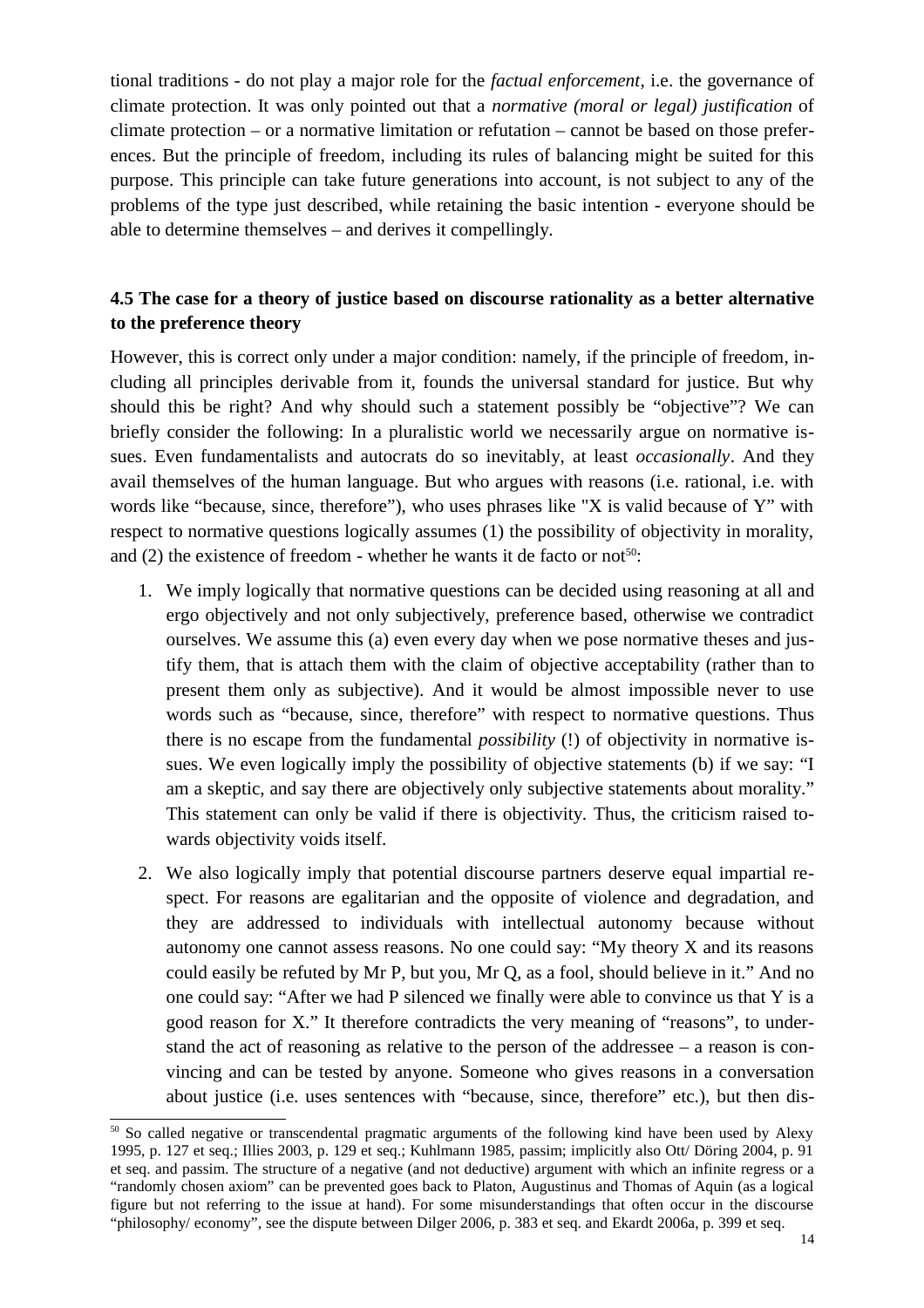putes the other's respectability ergo contradicts what he assumes logically.

This means: Logically, who ever engages in the dispute of justice based on reason must respect the partner as equal - regardless of whether he is aware of the implications of his reasoning or whether he intents to reason only to persuade the other one, for it is all about strictly *logical implications* of our speech (but not about our purely *factual self-image* which per se does not imply anything). The respect for autonomy as self-determination as required by reason must apply to the individual and therefore mean respect for individual autonomy: collectives as such are in fact no possible discourse partners. This is rather the individual human being arguing.<sup>51</sup>

This is the justification for the principle of respect for the autonomy of individuals (human  $\alpha$  dignity<sup>52</sup>). In addition, but hardly distinguishable this also founds the principle that justice means independence from subjective perspectives (impartiality/ Unparteilichkeit). From this in turn follows the right to freedom for all people<sup>53</sup> – and only the principle of freedom: Due to the lack of compelling reasons, other principles cannot interfere with the principle of freedom. Therefore, the same freedom based self-determination, along with its supporting preconditions, is the sole criterion of justice. Being man in general, after all, requires necessarily (only) the right to self-determination for all. And this right to freedom applies to all people, even if I never talk to them. For reasons in issues of justice (unlike statements made in private or aesthetic issues) are addressed to anyone who could potentially disprove them – therefore, I have to recognise all people as to be respected, as soon as I *occasionally* use reasons, and that everyone does. This in turn is made clear by the following control example. No one could seriously say: "The absent Mr P could immediately refute my theses - but because of your stupidity you should believe them." This, of course, is no valid reasoning.

The principle of freedom is thus universally founded. And because potential discourse partners are included, as we have just seen, I must also concede freedom to people living spatially and timely far away. This is (a) one of the key arguments for the extension of the principle of freedom to future generations, thus for global justice and intergenerational justice and hence for sustainability - in addition (b) to the idea that freedom as such implies protection exactly there, where freedom is threatened. A "Kantian discourse ethics" concept of reason and autonomy, as outlined here, in this case opts different from a "economic-Hobbesian" concept. However, both concepts are concerned with freedom. But for the discourse ethics, not just in the sense of consumer sovereignty and factual consumer preferences.<sup>54</sup>

 $51$  A whole set of fictive or real arguments against this justification of (1) the possibility of rationality and (2) of human dignity and impartiality as sole universal principles that can be deducted from rationality are discussed by Ekardt 2010c, § 3; Ekardt 2007, chapter 3.

 $52$  The principle of human dignity itself is not a freedom right or human right. It is not a norm at all that refers to any kind of singular case, neither ethical nor legal. Human dignity is rather the reason for human rights (in contrast to being a norm/ a right on its own); it, therefore, guides the application of other norms – in our case, different types (realms) of freedom that belong to human beings – and proclaims autonomy as the central idea of our legal system. The "inviolability" of human dignity and its visible – in norms like Art. 1 par. 2-3 of the German constitution and the EU Charter of Fundamental Rights – character as a "reason" shows that all this is not only philosophically but also legally correct. For the current state of discussion, see Ekardt/ Kornack 2006, p. 349 et seq.; Ekardt/ Kornack 2010e; similar, e.g., Enders, 1997; for a contrasting viewpoint, see Böckenförde 2003, p. 809 et seq.; differentiating Heinig 2008, p. 330 et seq. and p. 353 et seq.

<sup>&</sup>lt;sup>53</sup> That freedom exists because of dignity is, e.g., explicitly stated in Art. 1 par. 2 of the German constitution (it says "darum" (= therefore) exists freedom, i.e. because of human dignity, and is also supported by the explanatory documents (Gesetzgebungsmaterialien) on the EU Charter of Fundamental Rights; see Ekardt/ Kornack 2010e.

<sup>&</sup>lt;sup>54</sup> Although following a different path, this is also the conclusion of Rothlin 1992 and Ott/ Döring 2004, p. 78 et seq. and 91 et seq.; rather a (in our opinion hardly to the point) critique of profit-oriented competition can be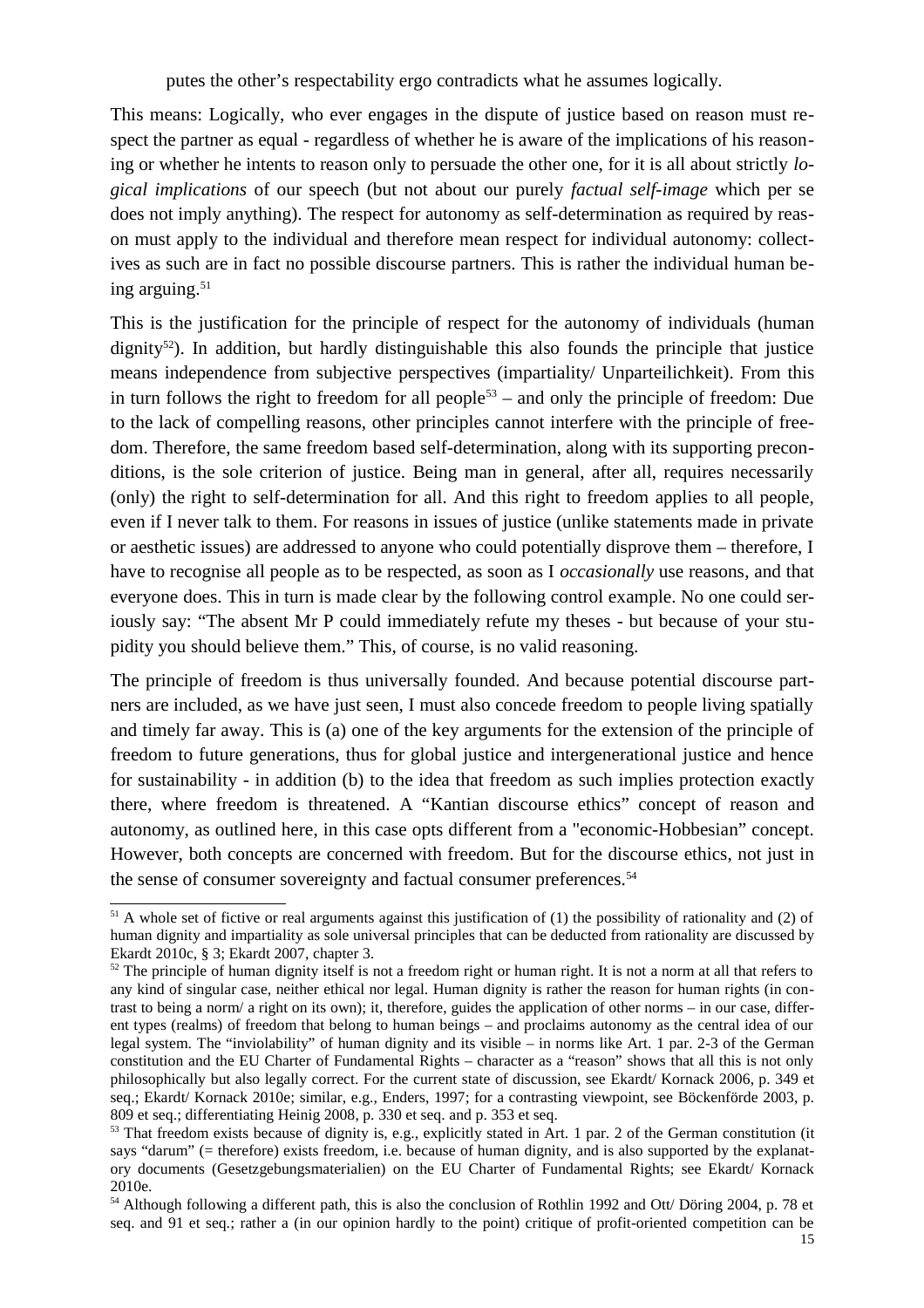#### **5. The balancing processes – efficiency through quantifications and discounting?**

Solving the generational and global conflict between many competing freedoms, i.e. determining the right amount of climate policy, is not an easy task. Both, the normative weighing or balancing itself and the relevant facts (see chapter 3 supra), which are necessary to find out in how far a certain normative concern is actually affected, are characterised by uncertainty. As regards the climate facts, we already encountered this problem supra. It is also possible to ethically and similarly legally derive rules of balancing (Abwägungsregeln) from the principle of freedom and infer institutions of balancing (Abwägungsinstitutionen) (as has been done elsewhere in more detail<sup>55</sup>). A rule of balancing is, for example, that the factual basis of a decision has to be determined as carefully as possible.<sup>56</sup> Another rule is that only freedom and the (broadly understood) freedom conditions are possible concerns that are relevant for balancing. Another one is that freedom and its fundamental and "further" conditions may only be interfered with as far as it is necessary to strengthen other freedoms and freedom conditions. Yet another rule – again, already inherent in the very concept of freedom itself – promulgates that if someone shall be obliged ex ante to prevent or ex post to remedy impairment of a freedom, this should wherever possible be the causer of the impairment. Still another rule was derived earlier in this study, namely the precautionary principle: even under uncertain circumstances, the interference with freedom or its conditions need be recognised, but possibly with less weight. Many other rules can be derived. In all this there generally is no "one correct" result of balancing. This is true for climate policy as well. Consequently, there is certain leeway with respect to a just climate policy - but not arbitrarily large. And the bodies which have to use this leeway within the framework of the balancing rules are not arbitrary, too: Rather, an institutional rule can be derived from freedom saying that a decision maker which can be elected and deselected has to make the decision. Where necessary, further concretisation must be made by authorities and courts obeying to the principle of the separation of powers; furthermore, there must be constitutional courts to verify compliance with the balancing rules.<sup>57</sup>

Economists, however, quantify all interests concerned and calculate what the "right" level of climate protection is. Everything that has a value for people, i.e. that a respective factual preference exists, is translated into monetary terms, including life and health – or it is disregarded.58 Specific rules of balancing are unnecessary within the framework of such an approach. The facts of benefits and harm merge with the preferences. This sounds attractive insofar as no leeway is required – theoretically "exactly one" policy recommendation can be made and the results are "exact figures." This, however, is problematic in several ways. First, (see 4 above) the underlying normative preference theory in itself is not convincing. Second, (see 3) already benefits and damages, which have a market price, lack sufficiently precise facts if, as with climate change, the entire world economy is involved with unmanageable numbers of individual actions, and also periods of more than 100 years. Third, there are, as

found in Hoffmann 2009, p. 23 et seq.; see further Nutzinger 2004, p. 7 et seq. and 51 et seq.

<sup>&</sup>lt;sup>55</sup> Cf. supra fn. 40; similar Susnjar 2010 and Alexy 1986.

<sup>&</sup>lt;sup>56</sup> The actual decision for a certain extent of climate protection policy based on the weighing and balancing of interests or efficiency thinking is itself a normative statement and not a factual one (even if, as demonstrated, within the limits of the above-mentioned rules balancing procedures have, this normative statement is to be regarded objective). Facts alone can never deliver decisions as they are only possible if normative criteria are available.

 $57$  Furthermore, one can deduce that there should be a decision on the national or transnational level, whichever is suited best for it (the global level in case of climate protection policy); see Ekardt/ Meyer-Mews/ Schmeichel/ Steffenhagen 2009e, chapter 1, 3 and 5.

<sup>58</sup> Cf. Nordhaus 2008, p. 4; critical also Burtraw/ Sterner 2009.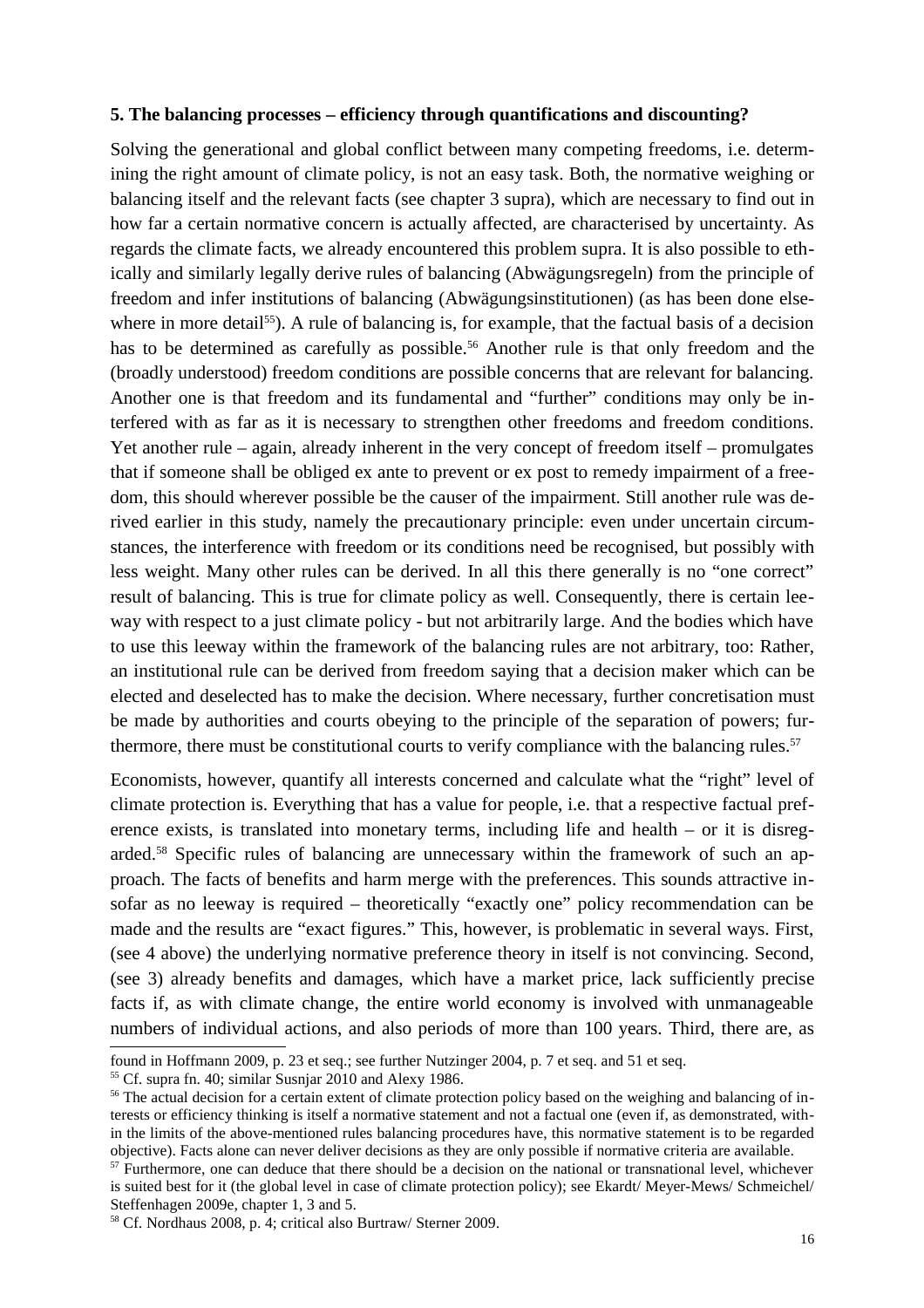already indicated and now further demonstrated, more insurmountable problems of application of the preference theory<sup>59</sup>: The calculation of climate change costs (and, in comparison, climate policy costs) disguises the fact that essential concerns cannot be quantified in monetary terms<sup>60</sup>, e.g. (massive) damage to life and health. For the absence of damage to life and health from climate change has just no market price, neither has peace in the sense of "absence of conflicts over resources." Thus both cannot reasonably be quantitatively be used to offset the economic effects of climate change and climate policy. Neither can an artificial market price be determined for concerns without an actual market price, as economists are doing by the "hypothetical willingness to pay" for life and health, i.e. the absence of hurricanes, wars, etc. This is already true since those willingness is fictitious and therefore not very informative (that no taking a preferences based on a "morality of markets" does not help is discussed immediately after when analysing the discounting method). Moreover, the willingness to pay is of course limited by the ability to pay and would lead to the remarkable result that, e.g., Bill Gates' interests are worth much more than a Bangladeshi's, because Bill Gates can pay a lot and the Bangladeshi can pay nothing. This is also noticed by Stern, contrary to the economic mainstream, and yet he suddenly uses monetary values for "non-market effects".<sup>61</sup> If he accounts the same amount for every human, this is in fact true (see below), but in the context of the preference theory without justification and therefore inconsistent.

Another problem of climate economics is discounting<sup>62</sup>: Future damages are said to weigh less than today's. This is understandable, at least superficially, if the victim today and in ten years is the same person. But why should a Bangladeshi's damage in 50 years (1) per se be less important than my damage today? One could say: future people cannot express any preferences today, so they are uninteresting. This idea is, as has been indicated, inherent in the preference theory. But then, consequently, one would not have to discount, but to completely disregard someone's damage, who is not yet alive. And compared to those living today the discounting is inconsistent with regard to the passage of time. Given the preference theory, why should an economist be allowed to dictate whether I have a present preference and should not care for the future? The expectation of perpetual growth (2) also cannot justify discounting, whether with respect to those already living today or to future generations. The limits of growth shall be recalled. Also (3) the empirical observation of real market prices ("morality of markets"), which according to many economists expresses the preference for the present over the future, does not justify discounting. For (a) there are no observable market or interest rate developments that would say anything about what factual preferences exist in terms of damages over several centuries – and with irreversible character. Moreover, (b) drawing conclusions from market prices, only considers the preferences of today's people.

Those preference determination based on a "morality of markets" is criticised by Stern (stating this as a criticism against most other economists) $63$ , but not the growth-oriented discounting. Stern certainly offers an argument for discounting which is at least worth considering: (4) the uncertain probability of future losses. However, whether this can be mathematically ex-

<sup>59</sup> Cf. Ekardt, Theorie, § 6; Mathis, Efficiency, p. 113 et seq.; Otsuka, Philosophy & Public Affairs 2006, 109 et seq.; Meyer, Philosophy & Public Affairs 2006, p. 136 et seq.

<sup>&</sup>lt;sup>60</sup> For a critique concerning this matter see Ekardt 2010c,  $\S$  6; in parts also Mathis 2009, p. 113 et seq.; Otsuka 2006, p. 109 et seq.; Meyer 2006, p. 136 et seq.

 $61$  Conceding to this is Stern 2009, p. 92.

 $62$  For a detailed and critical analysis of the problem of discounting, see Unnerstall 1999, p. 320 et seq.; cf. also Rawls 1971; supporting the method of discounting is Birnbacher 1988.

<sup>63</sup> Cf. Stern 2009, p. 80 et seq. and 95 et seq.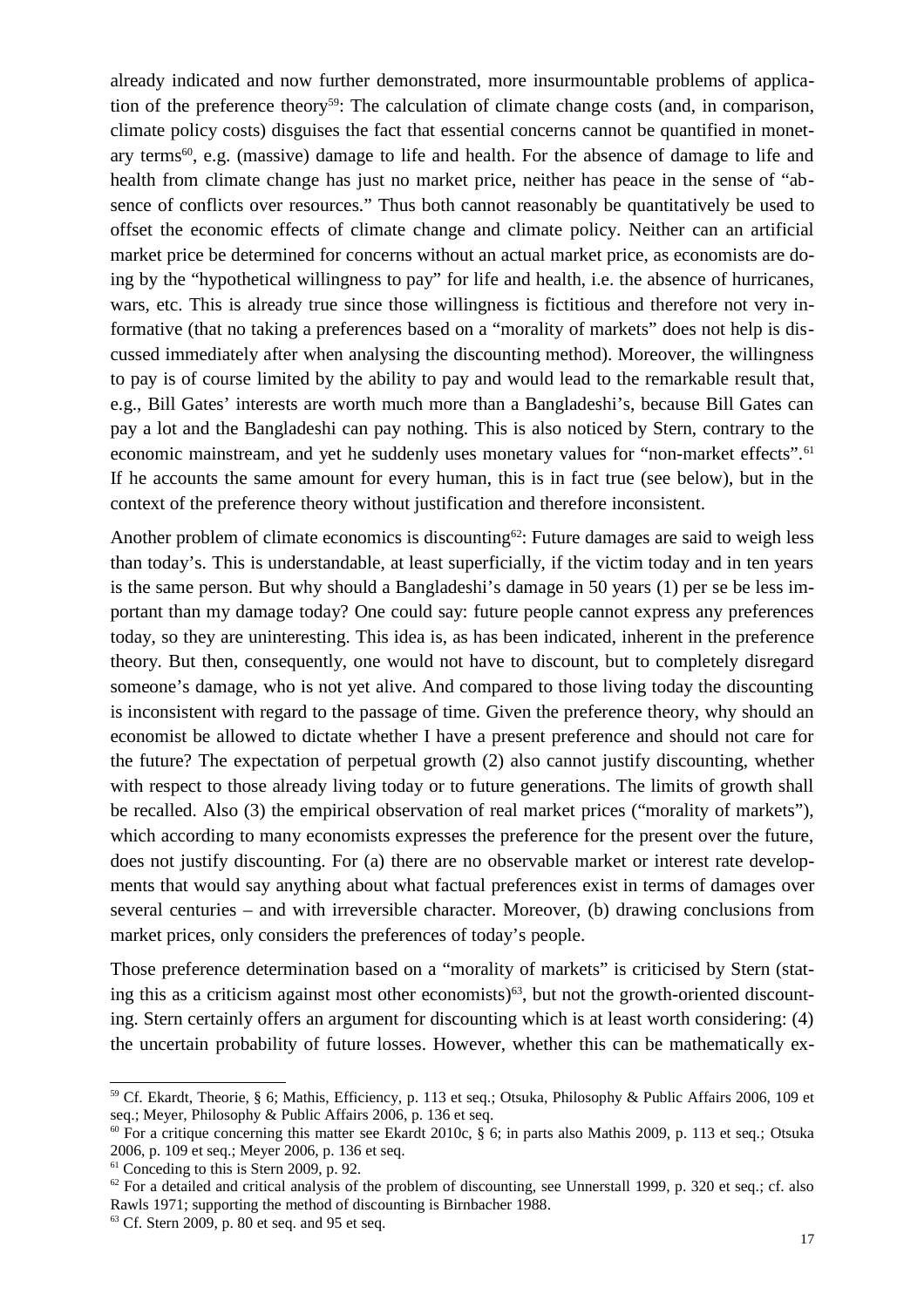pressed is doubtful. At least where no mathematical probability can be determined, a supposedly clear discount rate is ultimately arbitrary, and therefore is not superior to general balancing rules as where introduced above. And even if all this could be disregarded, discounting would only be possible if the respective damage could actually be expressed in monetary terms despite the above criticism. And this is often not the case.

All this shows once again the fundamental problem of (not only but especially climate) economic approaches: behind seemingly clear mathematical results, assumptions are concealed which are far from universally compelling, but are rather contestable in important respects. This criticism is not limited to normative assumptions (e.g. to discounting and the preference theory) but is also directed at factual assumptions: e.g. on the extent of looming climate damage or the growth idea. *Hence, it is impossible to calculate the correct amount of climate protection and the associated distributional issues required by morality and legal principles*. It is rather necessary to make climate policy decisions within the limits set by the described rules of balancing - worldwide and nationally. As repeatedly indicated such a decision must mean more climate protection than previously. Briefly stated<sup> $64$ </sup>: (1) the existing climate policy probably already disregards the balancing rule that its decisions must be based on a correct factual basis: In particular, the recent actions are probably erroneously deemed suitable to avoid the looming of drastic damage caused by climate change. (2) Furthermore, politics so far has not taken into account in its decision-making that the basic right of freedom also has an intergenerational and a global cross-border dimension and therefore the legal positions of future generations and the proverbial Bangladeshis have to be considered in parliamentary/ legal decisions.65 (3) The human right to a subsistence minimum as elementary precondition for freedom (which is a right of those living here and now, but also intergenerationally and globally) can be overcome in balancing only in limited areas because freedom is pointless without this physical basis. But this right also includes a basal energy access and at least somewhat stable global climate. This in turn requires drastic climate policies. This, too, has currently not been taken into account by decision-makers. Similarly, it has not been considered that the scarce remaining emissions budget would probably have to be distributed equally in the face (a) of its scarcity, and (b) of the imperative nature of at least low emissions for human survival.<sup>66</sup> An egalitarian distribution is also proposed by Stern, but with the mistaken reason (relying on the uncertainty of the burden of proof) that there was ultimately no reason to argue against an equal distribution.<sup>67</sup> By the way, it should be mentioned once again that all this is meant as a both ethical and legal statement.

<sup>&</sup>lt;sup>64</sup> On a legal and ethical level that also implies: in case of actions against lawmakers constitutional courts have (or had) to decide in favor of the plaintiff and force lawmakers to rethink and re-decide on their respective climate protection policy with the following aspects in mind. In more detail, cf. Ekardt 2010a.

 $<sup>65</sup>$  Focusing less on the preventive level and (in my opinion suboptimal) more on the subsequent level of liability</sup> is Verheyen 2006.

<sup>66</sup> With regards to ideas on a substantial climate change policy, including a (virtual) per-capita-distribution of emission-rights as the basic criterion for "climate justice" (with some modifications concerning the problem of the industrialized countries' historical emissions), see Ekardt 2009b, chapter 4-5; Ekardt/ von Hövel 2009c, p. 102 et seq.; this is economically presupposed – and without any real normative justification – by Wicke/ Spiegel/ Wicke-Thüs 2006 and (however without citing them and a number of other authors) WBGU 2009.

 $67$  The approach developed here, in contrast to Sen 1999, has justified (and not only asserted) universal freedom and, therewith, the relevance of its preconditions (and, furthermore, a theory from which rules structuring the balancing process can be deduced). These advantages also exist compared to "theories concerning basic human needs" (inspired by Marxist or Rousseauian ideas); in addition, the latter also have the flaw of mixing descriptive anthropology and normative theory of justice. Also, they do not have a method to determine its basic categories (what is there a "need" for?) and they mingle justice and conceptions of what a "good life" is supposed to look like (with potentially authoritarian tendencies). Viewed against this background, Ott/ Döring 2004, p. 78 et seq. seems to be problematic.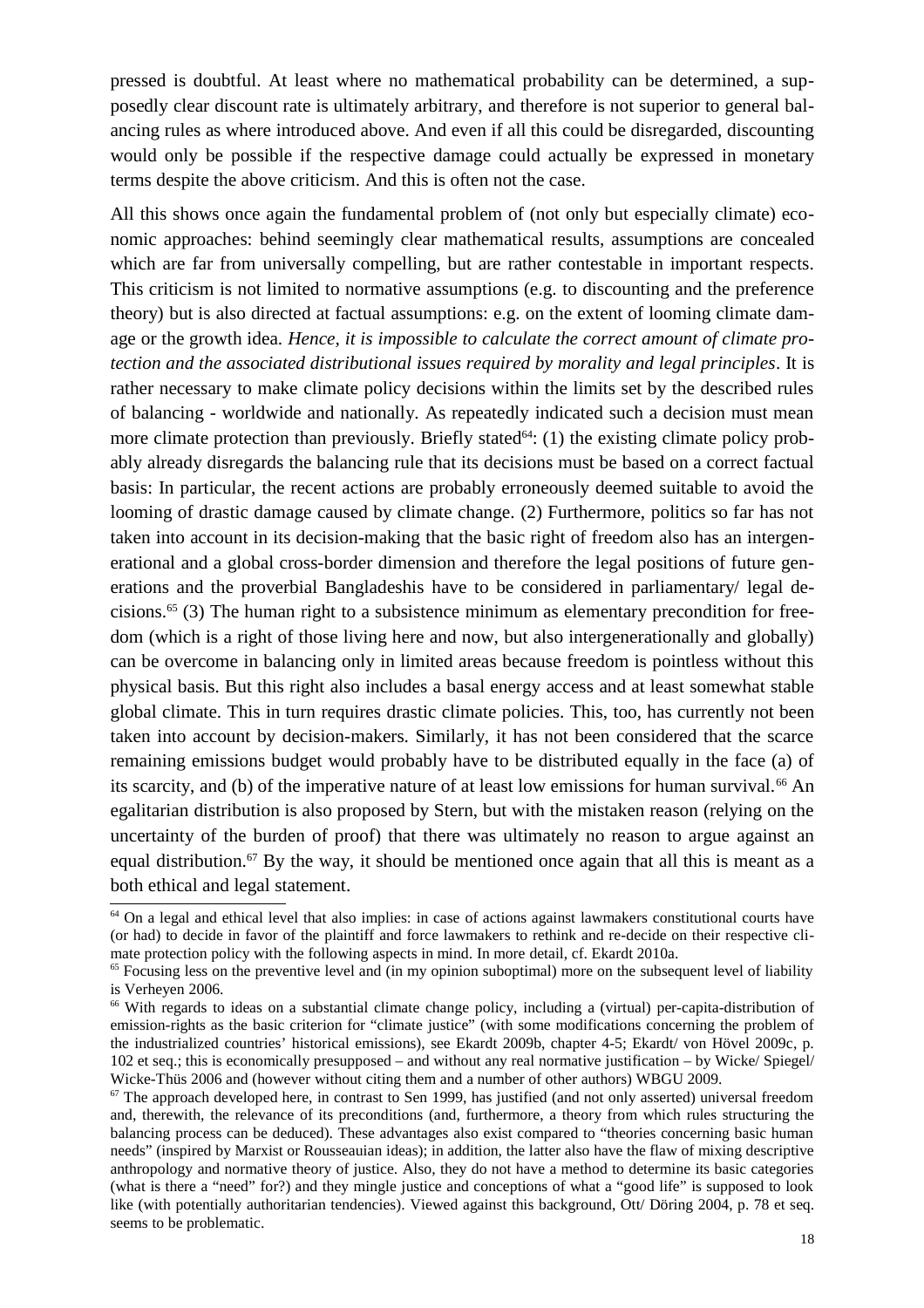To verify the factual basis of a political decision, economic research is undoubtedly extremely valuable - and it also helpful for balancing to the extent that goods with a market price are concerned and unvarnished figures are generated which also account for, e.g., the costs of possible climate wars (this is not included in the Stern Report<sup>68</sup>). If a calculation is done, one should at least try to include all the real monetary costs to the extent they are recognisable. In this way, economists can provide crucial factual material for balancing – within the framework of the overall balancing theory. It shows for instance that the actual monetary damage to the climate such as crop failures or other weather damage would be more expensive than an effective climate policy. These are key benefits of the IPCC reports and the Stern Report. Equally important are statements on the probabilities of events. In my view, however, economists and natural scientists can often only provide those probabilities with a lower degree of precision than one would expect. The natural conditions of climate change and the global economy are simply too complex. A perhaps more modest, not normative, also less quantifiable and less focused on natural science – a climate economics which is merged with the other climate social sciences within the framework of a balancing theory could be a feasible consequence. Provided, however, that climate social science is concerned with these themes: limits of growth, a normatively and logically rigorous theory of justice, a theory of balancing, anthropology, also a governance and control theory which is based on more than purely economic perspectives (see below  $6$ ).<sup>69</sup> In governance, too, climate economics is and remains very important, but again not exclusive. It is therefore a welcome development that Stern admits the omissions of the economic approach - if only generally and without addressing the basic problems of growth and preference theory.<sup>70</sup>

On the other hand, the efficiency theory must be defended against John Rawls' accusation stated under the (once again) misleading heading "efficiency versus justice." Rawls criticises that the efficiency theory - in other words, the utilitarian and Hobbesian ethics – does not recognise *absolute* rights, i.e. rights that cannot be offset by other rights, not to be confused with *universal* rights meaning "everywhere applicable"!).<sup>71</sup> Even though this is true for the efficiency theory, just as it is for the balancing approach advocated in this study, given the many possible collisions of freedoms, which are at the heart of (climate) policy, there is little need to do so. Absolute guarantees of freedom are only rarely justifiable, mainly when balancing would undermine the liberal character of the system as a whole (for example torture in order to convict criminals).

Until now, some key points on climate change and justice conflicting with the dominant climate economics can be summed up as follows: (also climate) ethical findings are not empirical, and especially no natural scientific observations, they are rather normative  $(=$  judgement  $/$ ought) findings. Even though the application of an ethical or legal norm often refers to scientific (factual) questions, these facts do not infer as such any ethical or legal result. Further-

 $68$  Stern 2006, p. 151, only very generally speaks about more and more "instability".

<sup>69</sup> Many climate social scientists, however, favor working on merely factual descriptions of existing (and possibly incorrect) theories of justice, climate discourses, how climate is perceived and so on – cf., in this respect, some of the articles in Voss 2010 – which seems to be less important (unless it is helpful to elucidate the anthropology behind lacking climate protection).

<sup>70</sup> Cf. Stern 2006, p. 149 et seq.

<sup>71</sup> Cf. Rawls 1971, p. 19. German legal scholars – e.g. Böckenförde 1991, p. 188 et seq. – tend to make the same mistake and seem to think that rejecting quantifications would also include the dismissal of balancing procedures (in most cases). Therewith, they mistake the universality of values for their absoluteness. See also Heinig 2008, p. 353 et seq., who does not distinguish precisely between the principles referring to justice and the subsequent balancing procedure.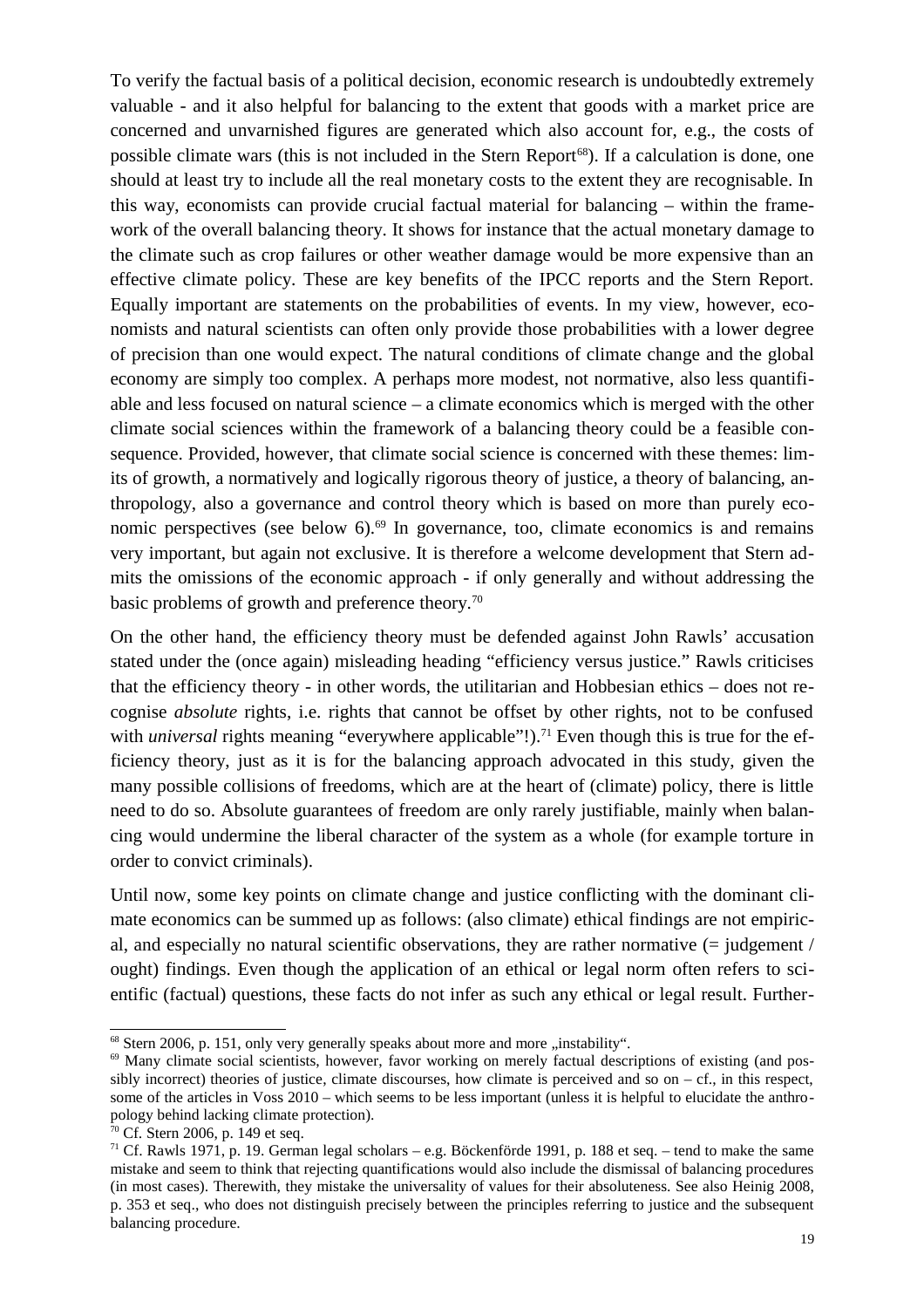more, the basic principles of ethics, although normative in their nature, can objectively be specified. Ethics is not "subjective" or "mere convention", and is not founded on "axioms" with arbitrary starting points. On the other hand, the actual decision of specific ethical issues is somewhat blurry. Yet, the balancing rules and the institutional competences limiting the discretion are again objective. Since ethics is generally concerned with the conflict between different interests, every ethical decision is ultimately a balancing problem between conflicting freedoms (and their preconditions). Absolute obligations or strict balancing prohibitions (e.g. an absolute right to environmental stability at any price which cannot be balanced with other interests) are ethically and legally hardly justifiable.72 This does not mean that the balance can be resolved by a mathematical quantification - even though "figures" have the advantage with respect to politics and the media that they allow complex statements to be easily displayed. Therefore "figures", even if they represent a new welfare index, as defined by Amartya Sen and others, for the "landmark gross national product" (the latter being calculated on the basis of valuable goods) as it is currently discussed in France, can only be symbols, but no replacement for complex balancing.

### **6. Governance: Can , more business ethics and CSR" be effective climate protection in**struments? On the misleading separation of "bottom up" and "top down" approaches

To finalize this paper, one last question shall be raised in all shortness: What conclusions do economists draw from efficiency analysis or from the balancing process as regards climate policy instruments? Elsewhere I have supported and further developed the idea of a worldwide emission trading system, which is also pursued by many economists, however, based on much more incising climate protection goals and with a dual social component within the industrialized countries and with respect to the developing countries as a compensation for global and strict climate protection goals.<sup>73</sup>

The fact that the proposed approach has to work on a global level, follows (a) from the global nature of the climate problem and (b) from the threat of a simple shift of emissions from a country with ambitious climate policy into another country (carbon leakage) which would be devastating for both, climate protection and competitiveness - if, for example, steel companies transfer their industrial plants from Europe, for example, to China. Finally the following aspect shall be discussed. There are economists who seem to focus on "bottom up" approaches on climate protection instead of political regulations, i.e. on voluntary corporate climate protection activities. Certainly any voluntary corporate commitment in terms of climate protection (or sustainability in general) is welcome. For the company itself, this should often be attractive, either as a means of customer acquisition, or to motivate employees, or simply as a means of cost savings (e.g. with respect to resource consumption). However, appeals to individual firms or citizens, and a reliance on their voluntary initiatives, unregulated free trade,

 $72$  Based on what was demonstrated here one could also try to give an answer to the question whether the often repeated accusations of economic efficiency analysis to be blind on one eye for questions regarding distributive justice are correct. This answer would probably be: yes and no. Because, there is no way to deduct a strict imperative that says we have to redistribute extensively. Certain "social elements" result from theory of justice with respect to the balancing procedure, like a right to a subsistence minimum; beyond that the lawmaker has a wide margin for questions of distributive justice. Cf. Ekardt/ Heitmann/ Hennig 2010d und Ekardt 2007, chapter V.  $73$  For further details, see the references supra fn. 40.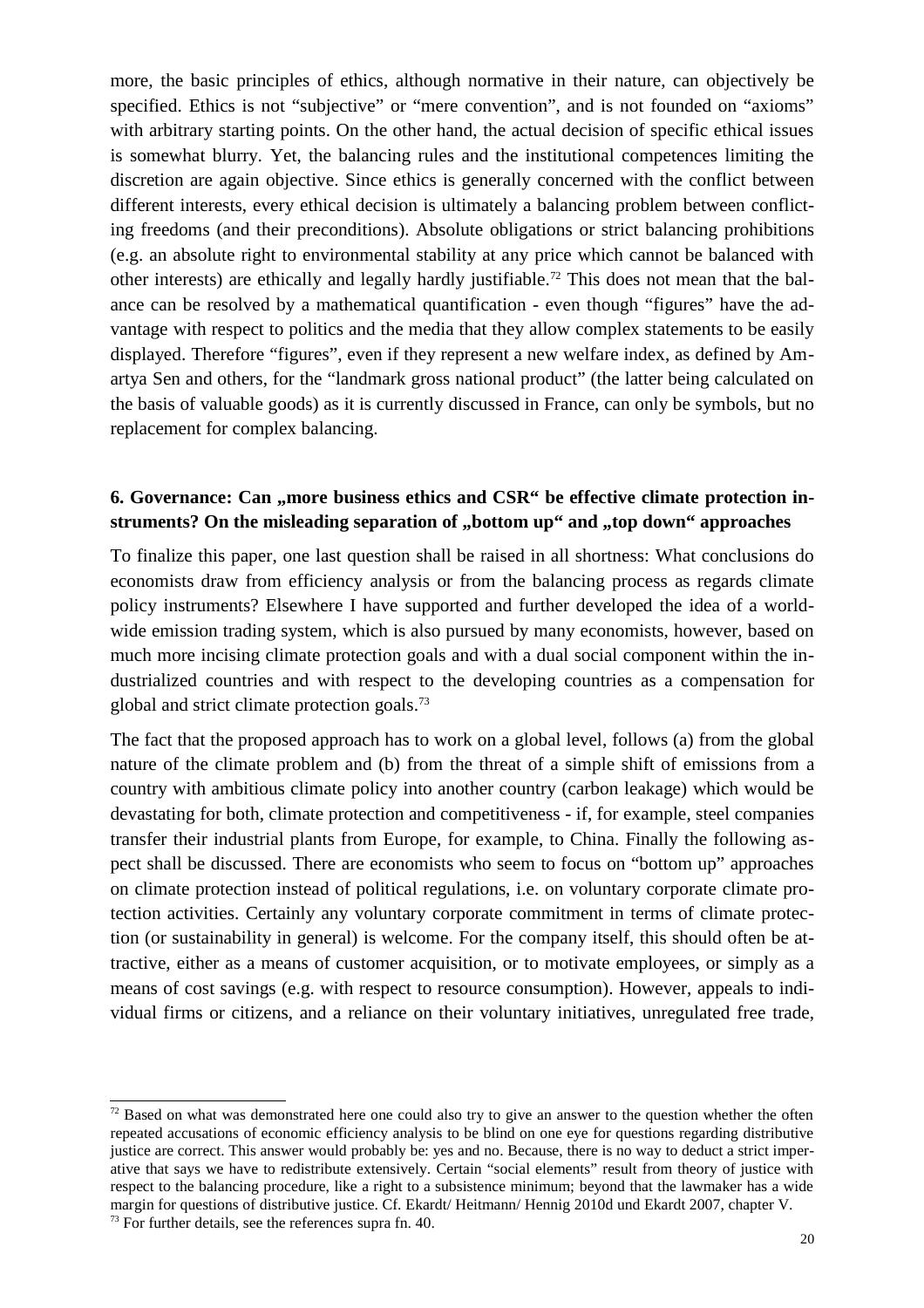and industry self-regulation<sup> $74$ </sup> cannot replace binding climate policy regulations.<sup>75</sup>

- First, the individual citizen or entrepreneur is not the appropriate authority to undertake ethically always necessary complex balancing of different interests. This is rather primarily the task of politics formed into a legal order, i.e. the legislature. This problem of "too little specificity" is a standard problem of purely ethical appeals, if they are not transposed into a legal form and thus substantiated.
- There is a second fundamental problem of relying on purely voluntary activity: this will regularly only work as far as potential property interests of the company are involved. And when a massive change is needed, the question is precisely: Can we really expect that, for example, the auto industry will "voluntarily" (i.e. without economically incentivising instruments such as emissions trading) adapt the social model "only car-sharing" and will therefore switch to the production of bicycles? Why should the mostly self-interested man, who is regularly diagnosed by economists, reduce emissions to almost zero on a purely (!) voluntarily basis? And how will rebound effects from companies' private pursuit of growth disappear, if they might try to produce more efficient products but ultimately want to sell more products than before? And how can consumers, especially in light of economists' demand for realistic anthropology, be truly expected to exert pressure for the described necessary change through their purchasing decision? Especially as the worst affected by climate change, the world's poor and the future poor, have the lowest purchasing power to exert market pressure on companies through their purchasing decisions. Ultimately on entrepreneurial initiative also always remains a variant of the general growth paradigm - which is doubtful.

In that regard, on an instrumental or governance level we must adhere to the anthropological insights of many "climate macro economists" as opposed to CSR-oriented climate micro economists: Climate appears on the market superficially as a "free" good and is therefore used too strongly. And there are many other human characteristics such as short-term interest, tendency to convenience and habit, emotional non-perception of spatial-temporal remote loss, etc., which further increase the problem. The only response is the creation of regulations (such as taxes or certificate markets) which provides clear enforcement mechanisms and sanctions for the given targets and which already today price looming climate damage and thus stop the "market failure". That this is so far too occasionally compared to the challenges can be explained with the described "vicious circle" of politics and voters. This, however, does not change the fact that without political and legal regulations, which due to the vicious circle in turn depend on a social rethinking, a solution to the climate problem cannot be expected. All this cannot be changed by demanding a general "bottom up" rather than "top down" approach to climate policy. Of course, voluntary actions ("bottom up") are welcome in principle. But where they cannot be expected with reasonable certainty, other alternatives are required. One cannot argue that this is adverse to freedom. Precise political regulation rather protects the freedom of future generations and the people in transition and developing countries, which have contributed little to climate change.

Instead economic preference theory is destabilizing modern democracy: the seemingly exact

<sup>&</sup>lt;sup>74</sup> As an example for the following problems, see Becker 2009, p. 7 et seq.; Davidson 2009, p. 22 et seq.; Wieland 2009; Suchanek/ Lin-Hi 2007, p. 67 et seq.

<sup>75</sup> In more detail and with further references, see Ekardt 2010b, § 1 C. II.; Ekardt 2010c, § 8.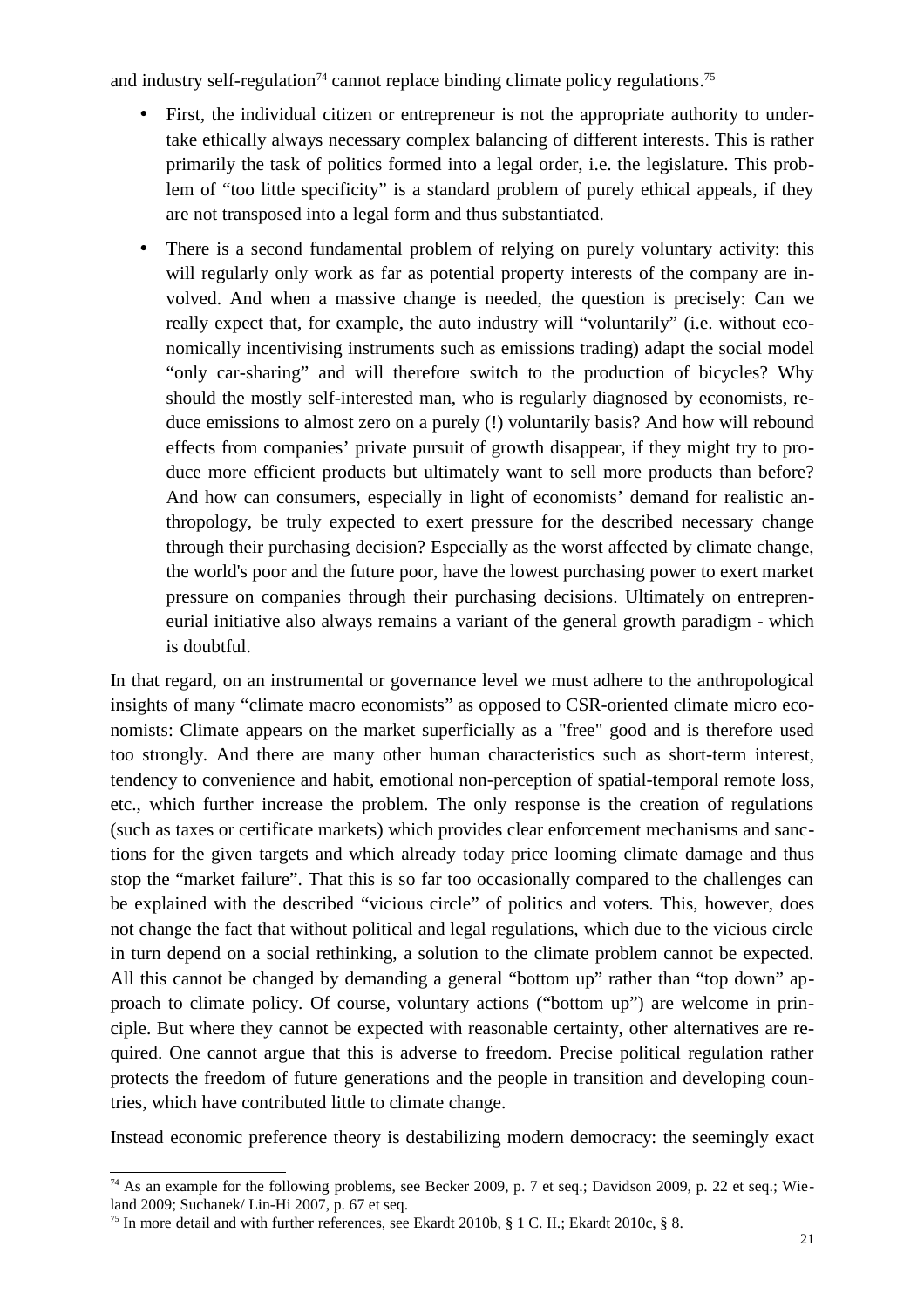climate economical statements make politicians appear completely irrational if they do not follow the climate policy proposed by economists. They are not. Therefore, the other climate social sciences should no longer leave the leading role to climate economists. Not only in the interest of climate protection but also in the interest of a further improved climate economics that, at first sight, might appear more humble but ultimately integrates a more convincing and realistic concept for weighing and balancing interests.

#### **List of references**

Alexy, Robert (1995): Recht, Vernunft, Diskurs, Frankfurt a.M.: Suhrkamp.

Alexy, Robert (1986): Theorie der Grundrechte, Frankfurt a.M.: Suhrkamp.

- Apel, Karl-Otto/ Kettner, Matthias (ed.) (1993): Zur Anwendung der Diskursethik in Politik, Recht und Wissenschaft, Frankfurt am Main: Suhrkamp.
- Baumert, Kevin A./ Herzog, Timothy/ Pershing, Jonathan (2005): Navigating the Numbers, Greenhouse Gas Data and International Climate Policy, World Resource Institute.
- Becker, Gerhold (2009): Moral Leadership in Business, Journal of International Business Ethics, p. 7.
- Behrens, Arno/ Giljium, Stefan (2005): Der globale Ressourcenabbau, Forum für angewandtes systemisches Stoffstrommanagement, p. 13.
- Berger, Peter/ Luckmann, Thomas (1966): The Social Construction of Reality. A Treatise in the Sociology of Knowledge, Garden City/ NY: Anchor Books.
- Birnbacher, Dieter (1988): Verantwortung für zukünftige Generationen, Stuttgart: Reclam.
- Böckenförde, Ernst-Wolfgang (2003): Menschenwürde als normatives Prinzip, Juristenzeitung, p. 809.
- Böckenförde, Ernst-Wolfgang (1991): Staat, Verfassung, Demokratie, Frankfurt am Main: Suhrkamp.
- Böhringer, Christoph/ Welsch, Heinz (2009): Effektivität, Fairness und Effizienz in der internationalen Klimapolitik: Contraction and Covergence mit handelbaren Emissionsrechten, Jahrbuch Ökologische Ökonomik, p. 261.
- Burtraw, Dallas/ Sterner, Thomas (2009): Climate Change Abatement: Not "Stern" Enough?, http://www.rff.org/Publications/WPC/Pages/09\_04\_06\_Climate\_Change\_Abatement.aspx
- Byatt, Ian u.a. (2006): The Stern Review: A Dual Critique. Part II. Economic Aspects, World Economics 7, p. 199.
- Daly, Herman (1996): Beyond Growth. The Economics of Sustainable Development, Boston: Beacon Press.
- Davidson, Kirk (2009): Ethical Concerns at the Bottom of the Pyramid. Where CSR meets BOP, Journal of International Business Ethics, p. 22.
- Dilger, Alexander (2006): Ökonomik versus Diskursethik. 10 Thesen zu Felix Ekardt, Zeitschrift für Umweltpolitik und Umweltrecht, p. 383.
- Ekardt, Felix (2004): Verengungen der Nachhaltigkeits- und Umweltschutzdebatte auf die instrumentelle Vernunft – am Beispiel der Wirtschaftswissenschaften, Zeitschrift für Umweltpolitik und Umweltrecht, p. 531.
- Ekardt, Felix (2006a): Ökonomik versus Diskursethik in der Umweltpolitik: Antikritische Bemerkungen zu Alexander Dilger, Zeitschrift für Umweltpolitik und Umweltrecht, p. 399.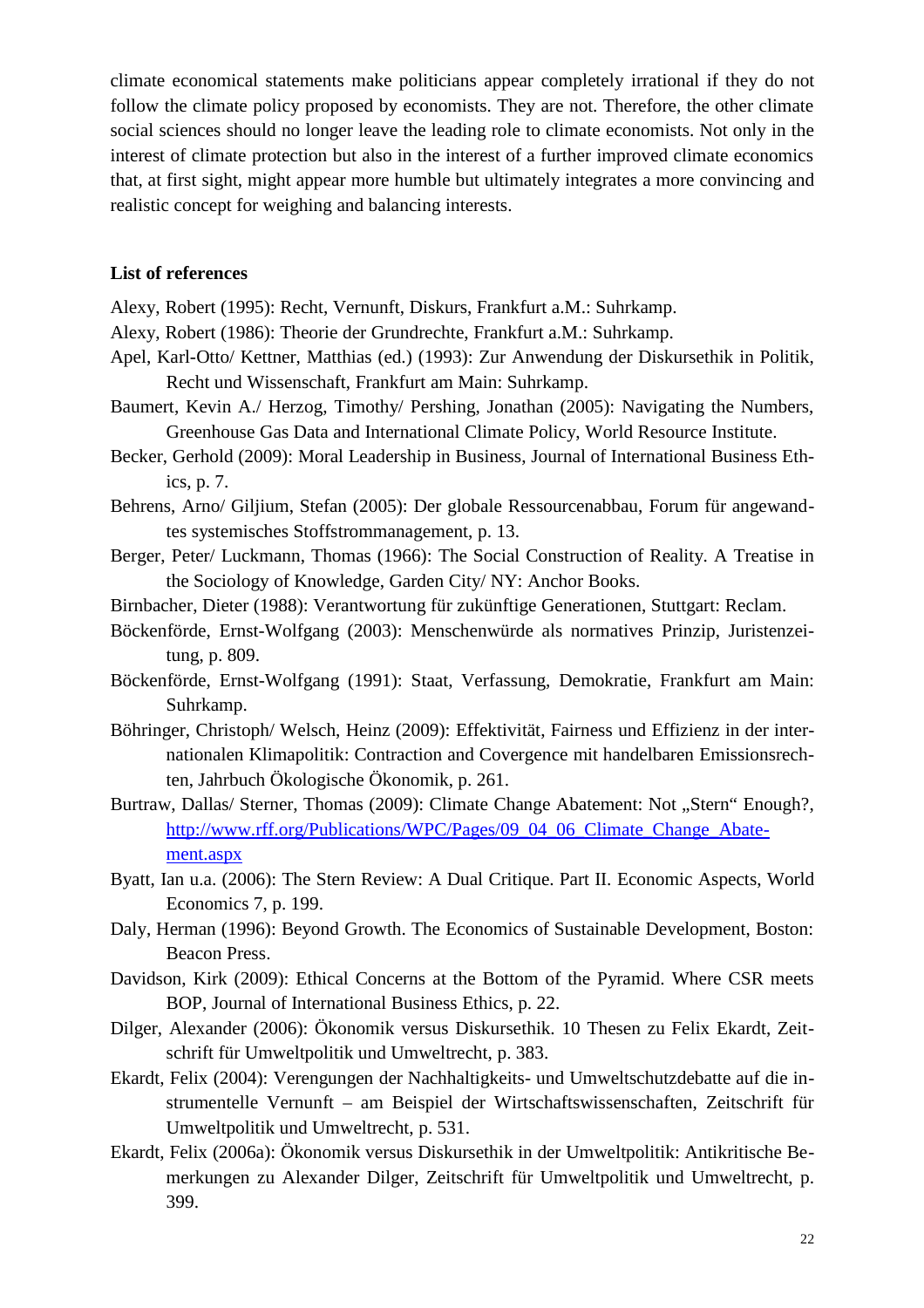- Ekardt, Felix/ Kornack, Daniel (2006b): Embryonenschutz auf verfassungsrechtlichen Abwegen?, Kritische Vierteljahreszeitschrift für Gesetzgebung und Rechtswissenschaft, p. 349.
- Ekardt, Felix (2007): Wird die Demokratie ungerecht? Politik in Zeiten der Globalisierung, München: C.H. Beck Verlag.
- Ekardt, Felix/ Exner, Anne-Katrin/ Albrecht, Sibylle (2009a): Climate Change, Justice, and Clean Development. A Critical Review of the Copenhagen Negotiation Draft, Carbon & Climate Law Review, p. 261.
- Ekardt, Felix (2009b): Cool Down. 50 Irrtümer über unsere Klima-Zukunft Klimaschutz neu denken, Freiburg: Herder.
- Ekardt, Felix/ von Hövel, Antonia (2009c): Distributive Justice, Competitiveness and Transnational Climate Protection: "One Human – One Emission Right", Carbon & Climate Law Review, p. 102.
- Ekardt, Felix (2009d): Nachhaltigkeit und Recht, Zeitschrift für Umweltpolitik und Umweltrecht, p. 223.
- Ekardt, Felix/ Meyer-Mews, Swantje/ Schmeichel, Andrea/ Steffenhagen, Larissa (2009e): Globalisierung und soziale Ungleichheit – Welthandelsrecht und Sozialstaatlichkeit, Böckler-Arbeitspapier Nr. 170, Düsseldorf.
- Ekardt, Felix (2010a): Schutzpflichten, Abwägungsregeln, Mindeststandards und Drittschutz, Die Verwaltung, Beiheft 1 (im Erscheinen).
- Ekardt, Felix (2010b): Information, Partizipation, Rechtsschutz. Prozeduralisierung von Gerechtigkeit und Steuerung in der Europäischen Union, 2. Aufl. Münster: LIT Verlag.
- Ekardt, Felix (2010c): Theorie der Nachhaltigkeit. Rechtliche, ethische und politische Zugänge, Baden-Baden: Nomos.
- Ekardt, Felix/ Heitmann, Christian/ Hennig, Bettina (2010d): Soziale Gerechtigkeit in der Klimapolitik, Düsseldorf: Edition der Hans-Böckler-Stiftung.
- Ekardt, Felix/ Kornack, Daniel (2010e): "Europäische" und "deutsche" Menschenwürde und die Gentechnik-Forschungsförderung, Zeitschrift für europarechtliche Studien, i.E.
- Enders, Christoph (1997): Die Menschenwürde in der Verfassungsordnung, Tübingen: Mohr Siebeck.
- Frenz, Walter/ Müggenborg, Hans-Jürgen (ed.) (2009): Kommentar zum Erneuerbare-Energien-Gesetz, Berlin: Erich Schmidt Verlag.
- Garrett, Tim (2009): Are there basic physical constraints on future anthropogenic emissions of carbon dioxide?, http://www.springerlink.com/content/9476j57g1t07vhn2/
- Gawel, Erik (2001): Ökonomische Effizienzanforderungen und ihre juristische Rezeption, in: Gawel, Erik (ed.): Effizienz im Umweltrecht, Baden-Baden: Nomos, p. 9.
- Grzeszick, Bernd (2003): Lässt sich eine Verfassung kalkulieren?, Juristenzeitung, p. 647.
- Habermas, Jürgen (1983): Moralbewusstsein und kommunikatives Handeln, Frankfurt a.M.: Suhrkamp Verlag.
- Hänggi, Marcel (2008): Wir Schwätzer im Treibhaus. Warum die Klimapolitik versagt, Zürich: Rotpunktverlag.
- Hansen, James E. (2007): Environmental Research Letters, Scientific Reticence and Sea Level Rise No. 2.
- Heinig, Hans Michael (2008): Der Sozialstaat im Dienst der Freiheit. Zur Formel vom "sozialen" Staat in Art. 20 Abs. 1 GG, Tübingen: Mohr Siebeck.
- Hoffmann, Johannes (2009): Ethische Kritik des Wettbewerbsrechts, in: Hoffmann, Johannes/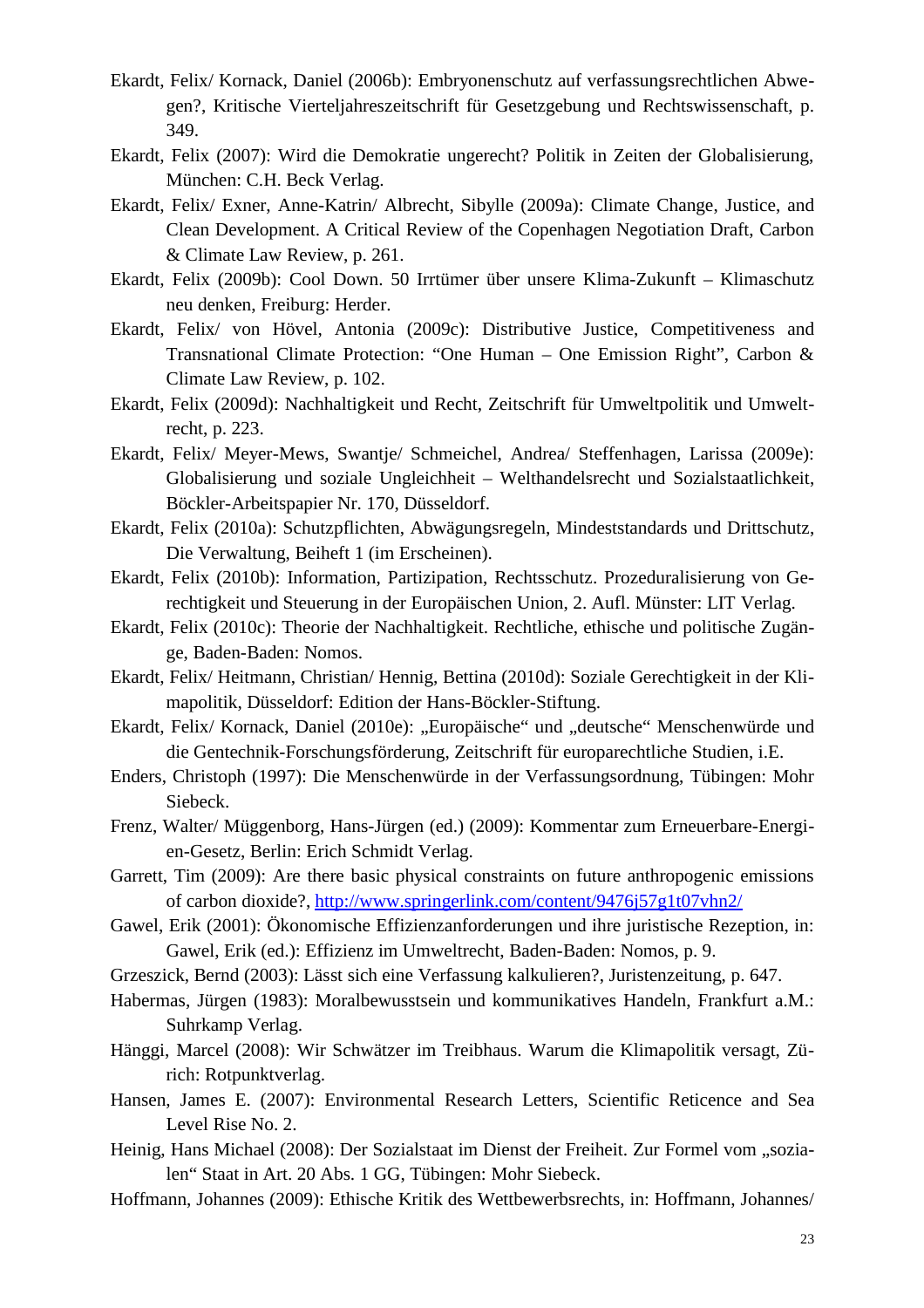Scherhorn, Gerhard (ed.): Eine Politik für Nachhaltigkeit. Neuordnung der Kapitalund Gütermärkte, Erkelenz: Altius Verlag.

- Illies, Christian (2003): The Grounds of Ethical Judgement New Transcendental Arguments in Moral Philosophy, Oxford: University Press.
- IPCC (2007): Climate Change 2007. Mitigation of Climate Change.

Kemfert, Claudia (2008): Die andere Klima-Zukunft, Hamburg: Murmann-Verlag.

- Knopp, Lothar/ Piroch, Ingmar (2009): Umweltschutz und Wirtschaftskrise Verschärfung des Spannungsverhältnisses Ökonomie/ Ökologie?, Zeitschrift für Umweltrecht, p. 409.
- Kuhlmann, Wolfgang (1985): Reflexive Letztbegründung, Freiburg/München: Alber-Broschur Philosophie.
- Löhr, Dirk (2005): Zins und Wirtschaftswachstum, Forum für angewandtes systemisches Stoffstrommanagement, p. 33.
- Lomborg, Björn (2007): Cool it! Warum wir trotz Klimawandel kühlen Kopf bewahren sollten, München: Deutsche Verlags-Anstalt.
- Lüdemann, Jörn/ Magen, Stefan (2008): Effizienz statt Gerechtigkeit?, Bonn: Preprint des Max-Planck-Instituts für Gemeinschaftsgüter (Nr. 221).
- Mathis, Klaus (2009): Efficiency instead of Justice? Searching for the Philosophical Foundations of the Economic Analysis of Law, Berlin: Springer.
- Meyer, Kirsten (2006): How to be Consistent without Saving the Greater Number, Philosophy & Public Affairs, p. 136.
- Nordhaus, William (2008): A Question of Balance. Weighing the Options on Global Warming Policies, New Haven: Yale University Press.
- Nutzinger, Hans G. (ed.) (2006): Gerechtigkeit in der Wirtschaft Quadratur des Kreises?, Marburg: Metropolis-Verlag.
- Nutzinger, Hans (2003): Effizienz, Gerechtigkeit und Nachhaltigkeit, in: Nutzinger (ed.): Regulierung, Wettbewerb und Marktwirtschaft, Festschrift für Carl Christian von Weizsäcker, Göttingen: Vandenhoeck & Ruprecht, p. 77.
- Otsuka, Michael (2006): Saving Lives, Moral Theory, and the Claims of Individuals, Philosophy & Public Affairs, p. 109.
- Ott, Konrad/ Döring, Ralf (2004): Theorie und Praxis starker Nachhaltigkeit, Marburg: Metropolis.
- Parry, Martin u.a. (2009): Assessing the costs of adaptation to climate change: a review of the UNFCCC and other recent estimates, http://www.iied.org/climate change/keyissues/economics-and-equity-adaptation/costs-adapting-climate change-significantlyunder-estimated
- Posner, Richard (1986): Wealth Maximization Revisited, Notre Dame Journal of Law, Ethics and Public Policy, p. 85.
- Rawls, John (1971): A Theory of Justice, Cambridge/ Mass.: Cambridge University Press.
- Rogall, Holger (2009): Nachhaltige Ökonomie, Marburg: Metropolis-Verlag.
- Rothlin, Stephan (1992): Gerechtigkeit in Freiheit Darstellung und kritische Würdigung des Begriffs der Gerechtigkeit im Denken von Friedrich August von Hayek, Frankfurt am Main: Peter Lang Verlag.
- Sen, Amartya (1999): Development as Freedom, Oxford: Oxford University Press.
- Schmidt, Matthias (2005): Wachstum mit Zukunft, Forum für angewandtes systemisches Stoffstrommanagement, p. 7.